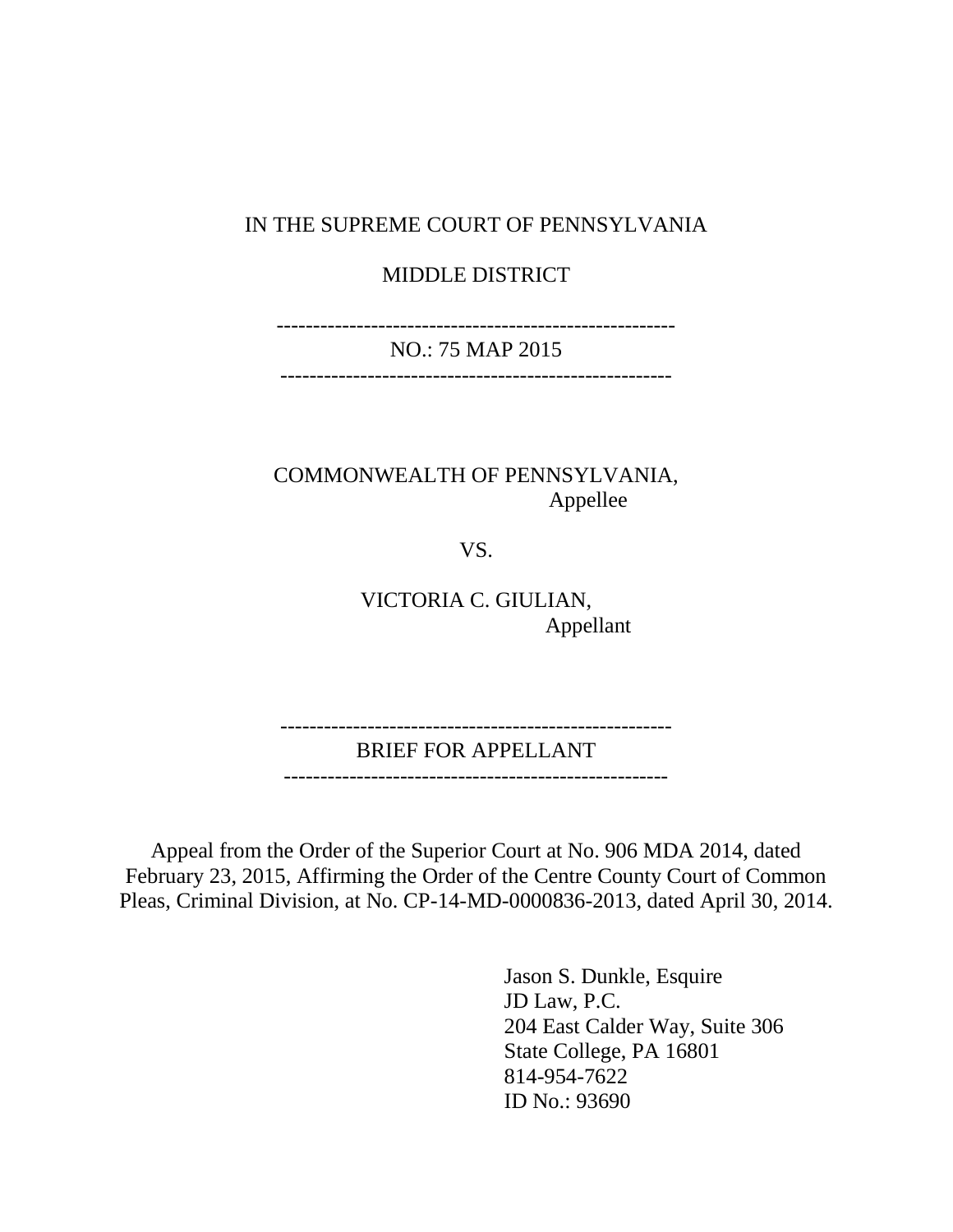## **TABLE OF CONTENTS**

| APPELLANT IS STATUTORILY ELIGIBLE TO<br>HAVE HER SUMMARY CONVICTIONS EXPUNGED<br>PURSUANT TO 18 PA.C.S.A. § 9122(B)(3) AS SHE<br>HAS BEEN FREE OF ARREST AND PROSECUTION<br>FOR SEVENTEEN YEARS FOLLOWING THE<br>CONVICTIONS, OVER TEN YEARS LONGER THAN<br>THE STATUTORY REQUIREMENT. |
|----------------------------------------------------------------------------------------------------------------------------------------------------------------------------------------------------------------------------------------------------------------------------------------|
| 30                                                                                                                                                                                                                                                                                     |

Appendix

| $A -$ | Opinion of the trial court |
|-------|----------------------------|
|-------|----------------------------|

B - Opinion of the Superior Court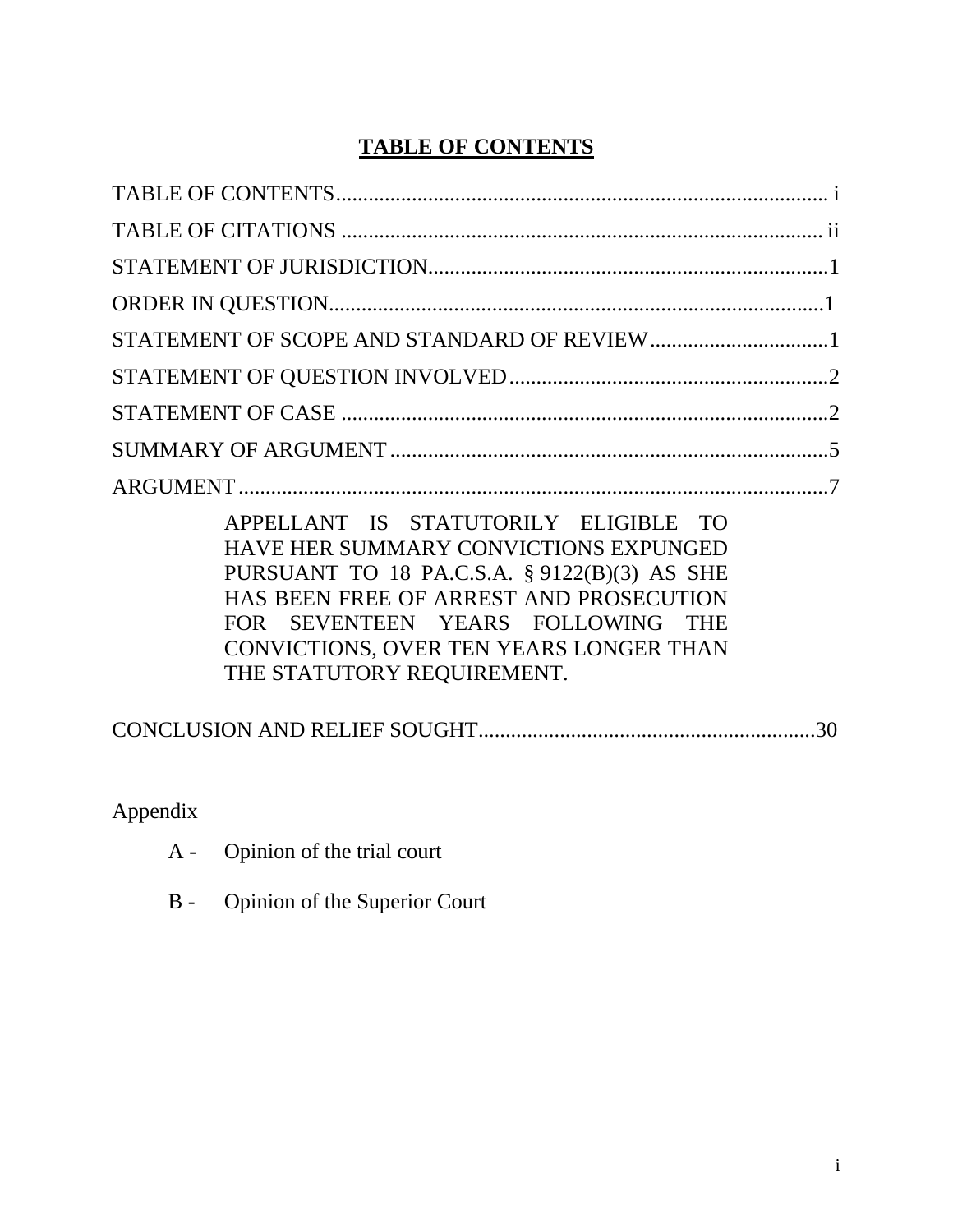## **TABLE OF CITATIONS**

| <b>Cases</b>                                                                       |
|------------------------------------------------------------------------------------|
|                                                                                    |
|                                                                                    |
|                                                                                    |
|                                                                                    |
|                                                                                    |
|                                                                                    |
|                                                                                    |
| <u>Commonwealth v. Haynes, -- A.3d --, 2015</u> Pa. Super. 214 (Pa. Super. 2015)13 |
|                                                                                    |
|                                                                                    |
| Commonwealth v. Segida, 985 A.2d 871 (Pa. 2009)11, 14                              |
|                                                                                    |
|                                                                                    |
| Hartford Fire Ins. v. California, 509 U.S. 764 (1993)14                            |
| Housing Auth. v. Pa. State Civil Serv. Comm'n, 730 A.2d 935 (Pa. 1999)13           |
| In the Interest of A.B., 987 A.2d 769 (Pa. Super. 2009)22, 23                      |
|                                                                                    |
| Pa. Sch. Bd. v. Pa. Pub. Sch. Employees' Ret. Bd., 863 A.2d 432 (Pa. 2004).11, 14  |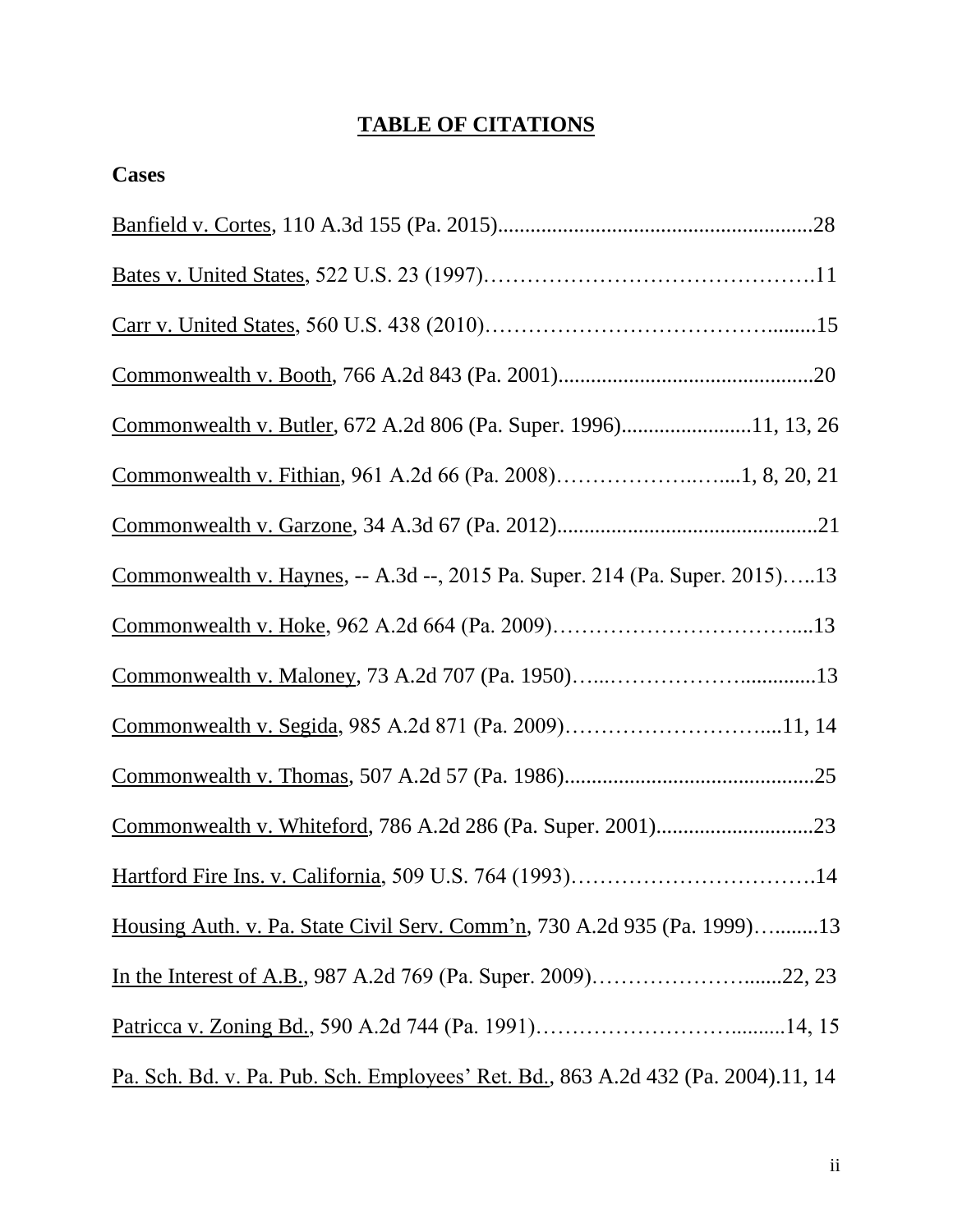|  |  | Sch. Dist. of Philadelphia v. Workers Comp. Appeal Bd., 117 A.3d 232 (Pa. |  |
|--|--|---------------------------------------------------------------------------|--|
|  |  |                                                                           |  |

## **Statutes**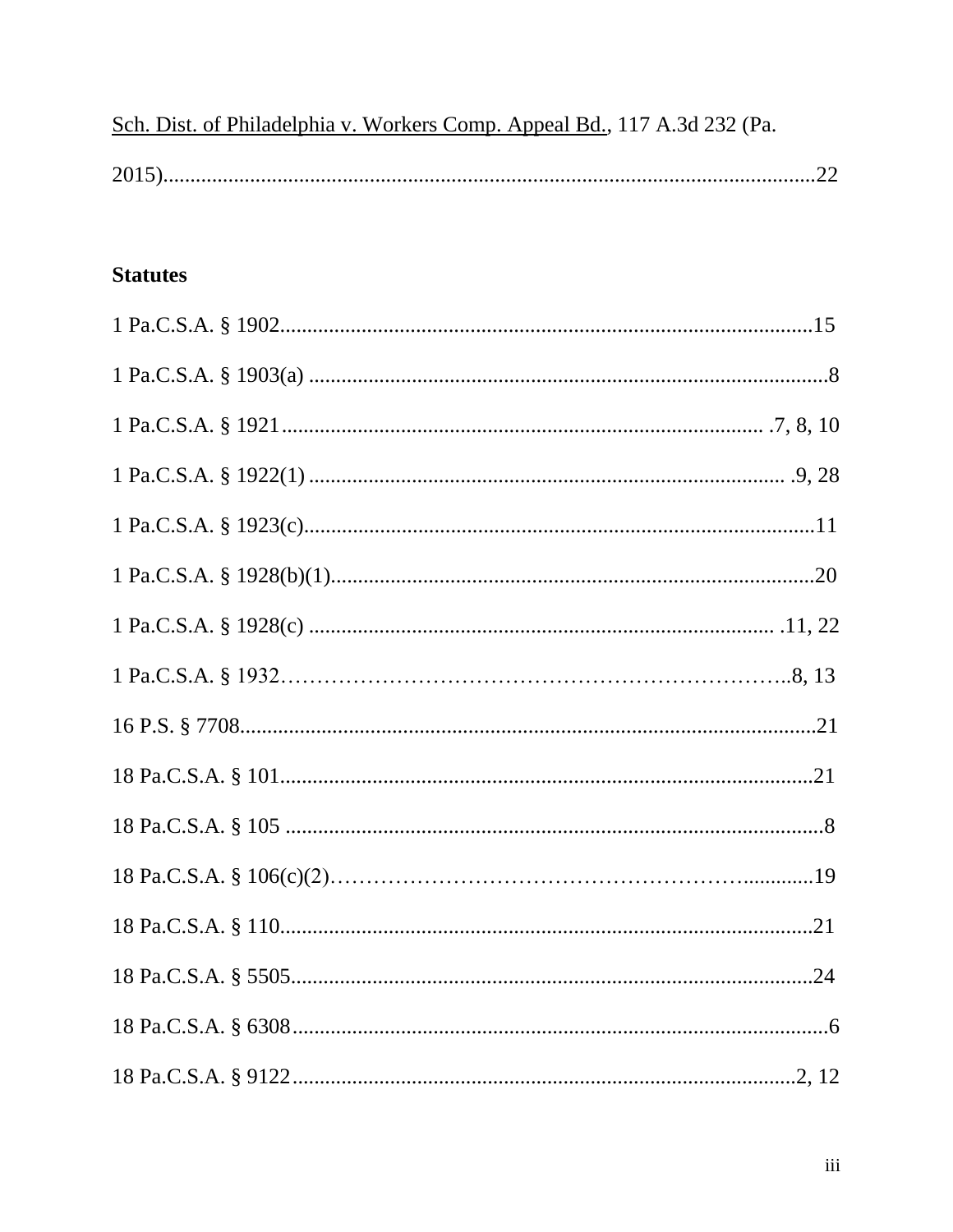| 18 Pa.C.S.A. § 9122(b)(3)  1, 3, 5, 6, 7, 8, 9, 10, 12, 13, 14, 15, 16, 17, 18, 19, 20, |  |
|-----------------------------------------------------------------------------------------|--|
| 21, 22, 23, 24, 25, 27, 28                                                              |  |
|                                                                                         |  |
|                                                                                         |  |
|                                                                                         |  |
|                                                                                         |  |

## **Rules**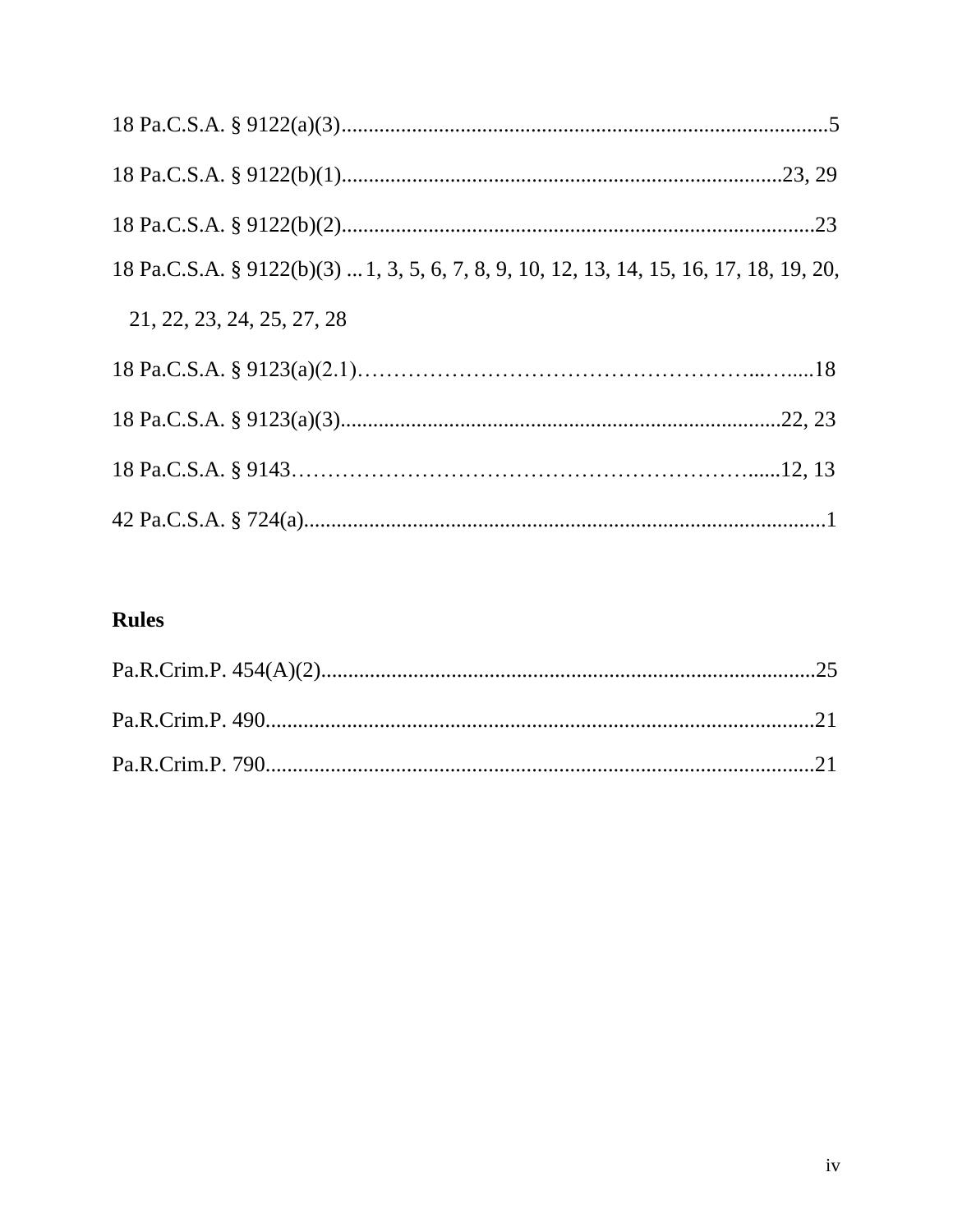#### **I. STATEMENT OF JURISDICTION**

<span id="page-5-0"></span>Appellant's Petition for Allowance of Appeal from the judgment of the Superior Court was granted by this Court on September 9, 2015. Therefore, this Court has jurisdiction over this appeal pursuant to section 724(a) of the Judicial Code, 42 Pa.C.S.A. § 724(a).

### **II. ORDER IN QUESTION**

<span id="page-5-1"></span>On February 23, 2015, the Superior Court of Pennsylvania issued a precedential opinion that concludes: "Order affirmed. Judgment Entered."

### **III. STATEMENT OF SCOPE AND STANDARD OF REVIEW**

Whether Appellant is statutorily eligible to seek an expungement of her summary citations under 18 Pa.C.S.A. § 9122(b)(3) is an issue of statutory construction and, therefore, a question of law. The "standard of review is *de novo* and [the] scope of review is plenary." Commonwealth v. Fithian, 961 A.2d 66, 71 n. 4 (Pa. 2008).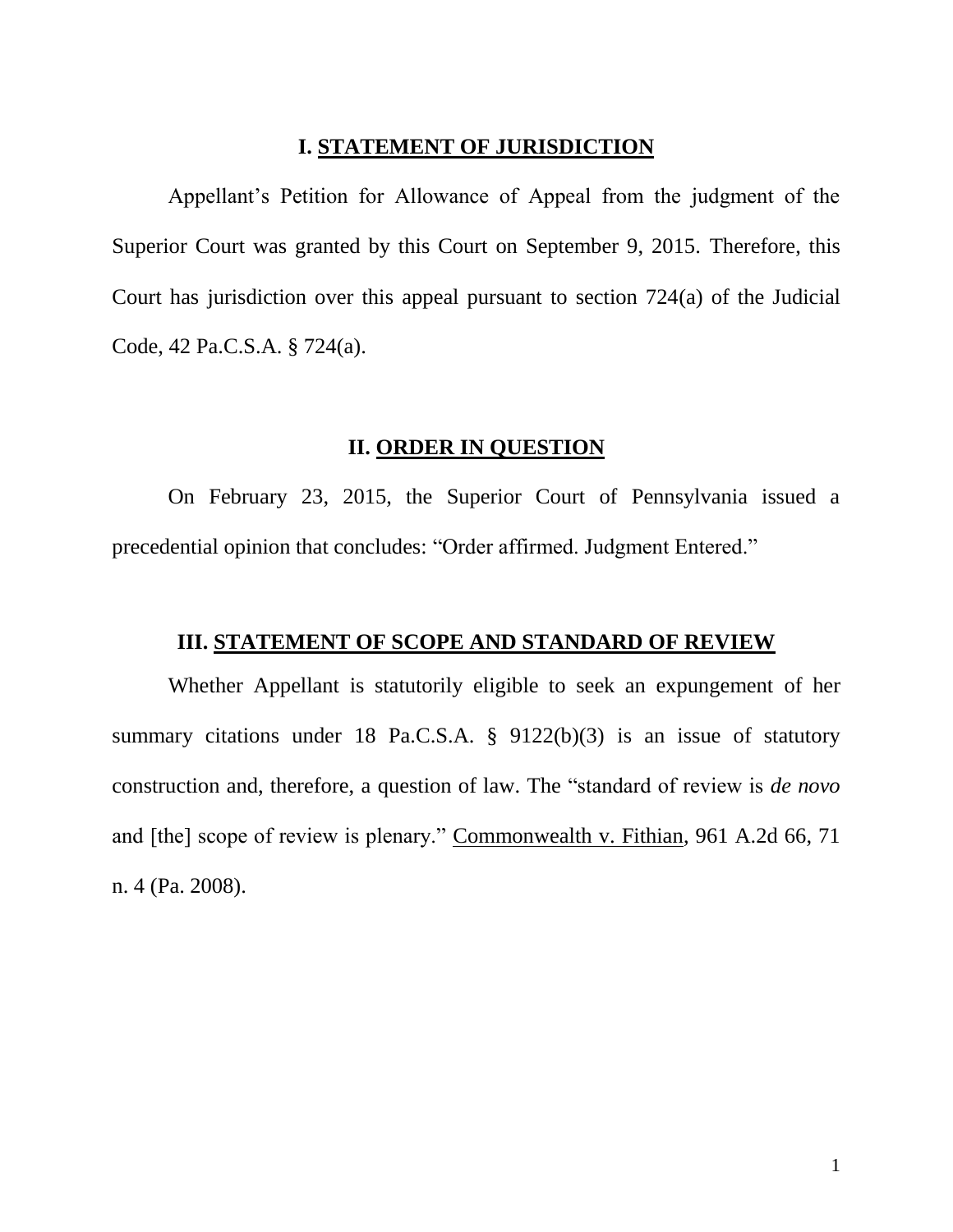#### **IV. STATEMENT OF THE QUESTION INVOLVED**

Did the Superior Court commit an error of law in finding that Appellant was not statutorily eligible to have her summary convictions expunged pursuant to 18 Pa.C.S.A. § 9122(b)(3) despite the fact that Appellant has been free of arrest and prosecution for seventeen years following the convictions, over ten years longer than the statutory requirement?

(Answered in the negative by the Superior Court).

### **V. STATEMENT OF CASE**

<span id="page-6-0"></span>For seventeen years, Appellant Victoria Giulian has been free of arrest or prosecution. Ms. Giulian petitioned to expunge summary citations from 1997 and 1998, pursuant to the Criminal History Record Information Act (CHRIA), 18 Pa.C.S.A. § 9122. The trial court granted expungement of the 1998 summary citation, but denied expungement, in part, for Ms. Giulian's 1997 summary citations. This appeal followed.

In 1997, when she was twenty years old, Ms. Giulian was arrested in State College and pled guilty to the summary offenses of underage drinking, public drunkenness and harassment; the Commonwealth nolle prossed a misdemeanor disorderly conduct charge. In 1998, Ms. Giulian pled guilty to summary criminal mischief.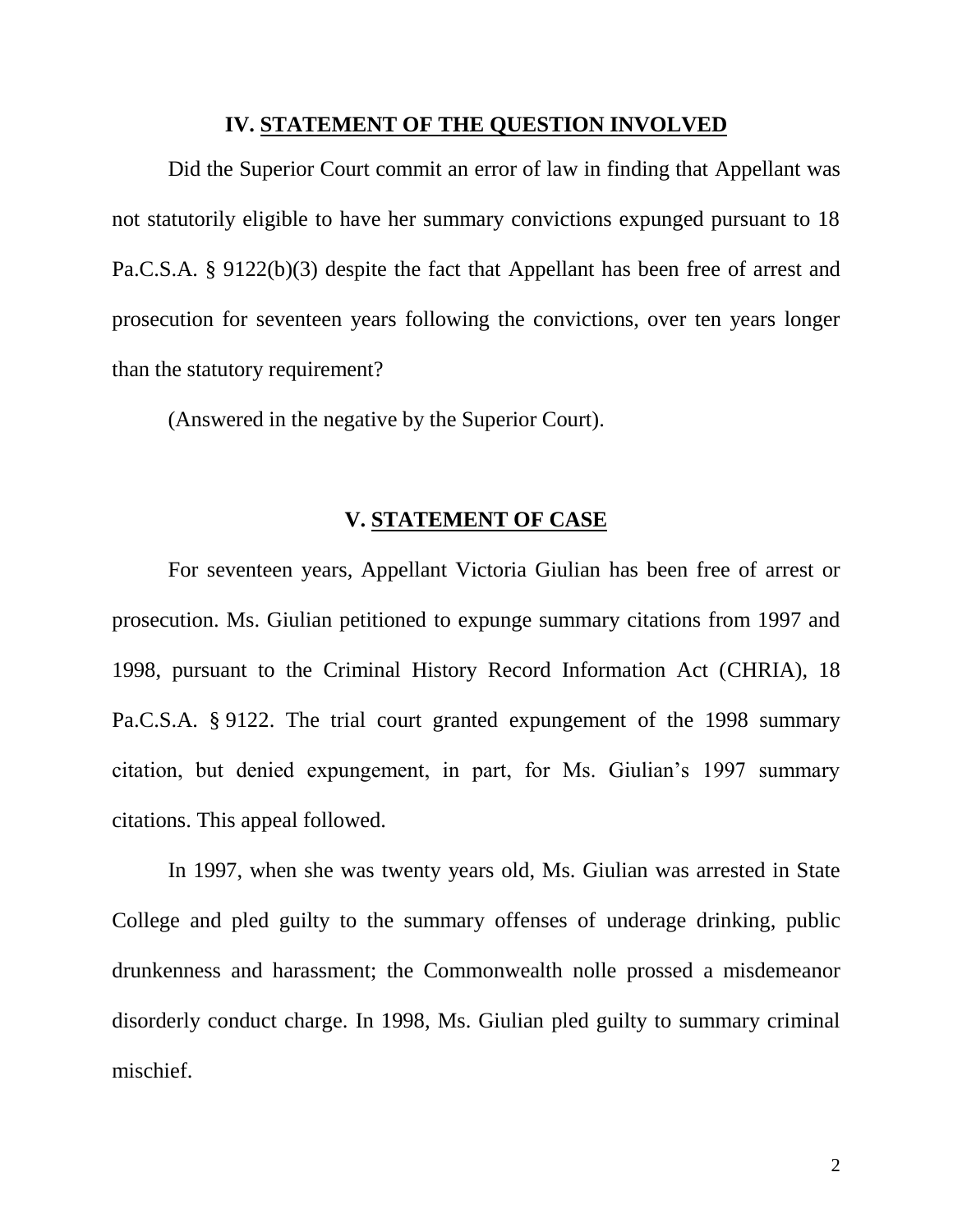On May 8, 2013, Ms. Giulian filed petitions to expunge both the 1997 and 1998 summary cases. Ms. Giulian has remained free of arrest and prosecution since the 1998 summary case was closed, seventeen years ago, on December 16, 1998.

As to the 1998 summary citation, the Centre County District Attorney did not object to expungement. On June 24, 2013, the President Judge Thomas King Kistler signed an Order granting that expungement under 18 Pa.C.S.A.  $§ 9122(b)(3).$ 

As to the 1997 incident, on November 6, 2013, the Centre County District Attorney filed a partial objection to the expungement. The Commonwealth agreed that Ms. Giulian's underage drinking charge was eligible for expungement under 18 Pa.C.S.A. § 9122(a)(3). However, the Commonwealth objected to the expungement of the other 1997 offenses. The trial court initially denied expungement of all of the 1997 offenses.

Ms. Giulian filed a request for a hearing, which was held on April 4, 2014 before the Honorable Bradley P. Lunsford presiding in the Centre County Court of Common Pleas. The Commonwealth agreed to expungement of both the underage drinking citation and the nolle prossed disorderly conduct charge. However, the Commonwealth objected to the expungement of the 1997 summary citations for public drunkenness and harassment. The Commonwealth asserted that

3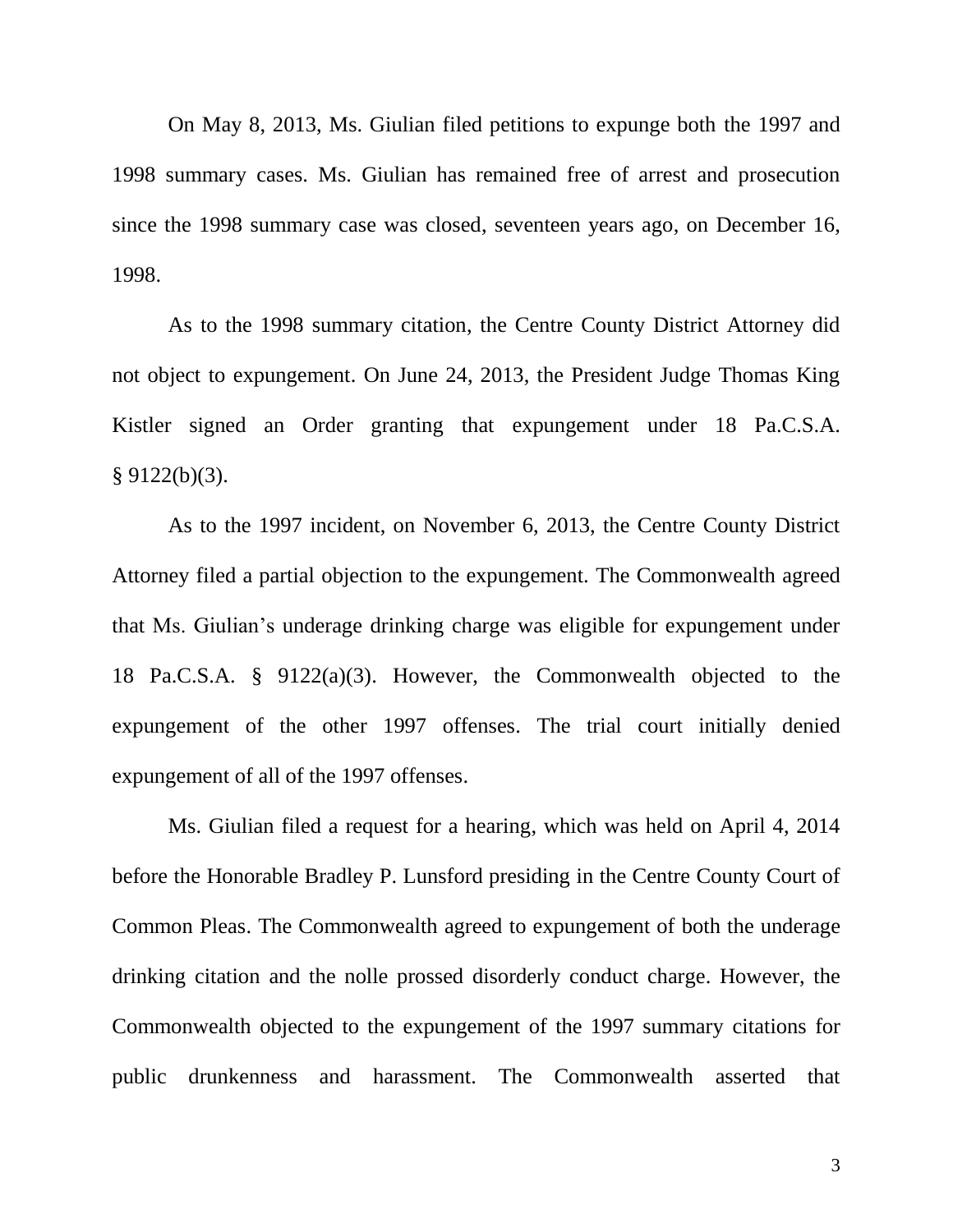expungement of the 1997 summaries was precluded by the 1998 summary citation because Ms. Giulian had not remained "free of arrest or prosecution" in the immediate five years following her 1997 citation, despite her subsequent seventeen years of clean law enforcement history. The trial court denied expungement as to the 1997 public drunkenness and harassment citations by Order dated April 29, 2014, and filed April 30, 2014. A panel of the Superior Court (Ford Elliott, P.J.E., Shogan, J., Stabile, J.) affirmed. This Court granted allowance of appeal.

<span id="page-8-0"></span>The opinion of the trial court is attached as Exhibit "A." The opinion of the Superior Court is attached as Exhibit "B." The Superior Court opinion is reported and published at 111 A.3d 201 (Pa. Super. 2015).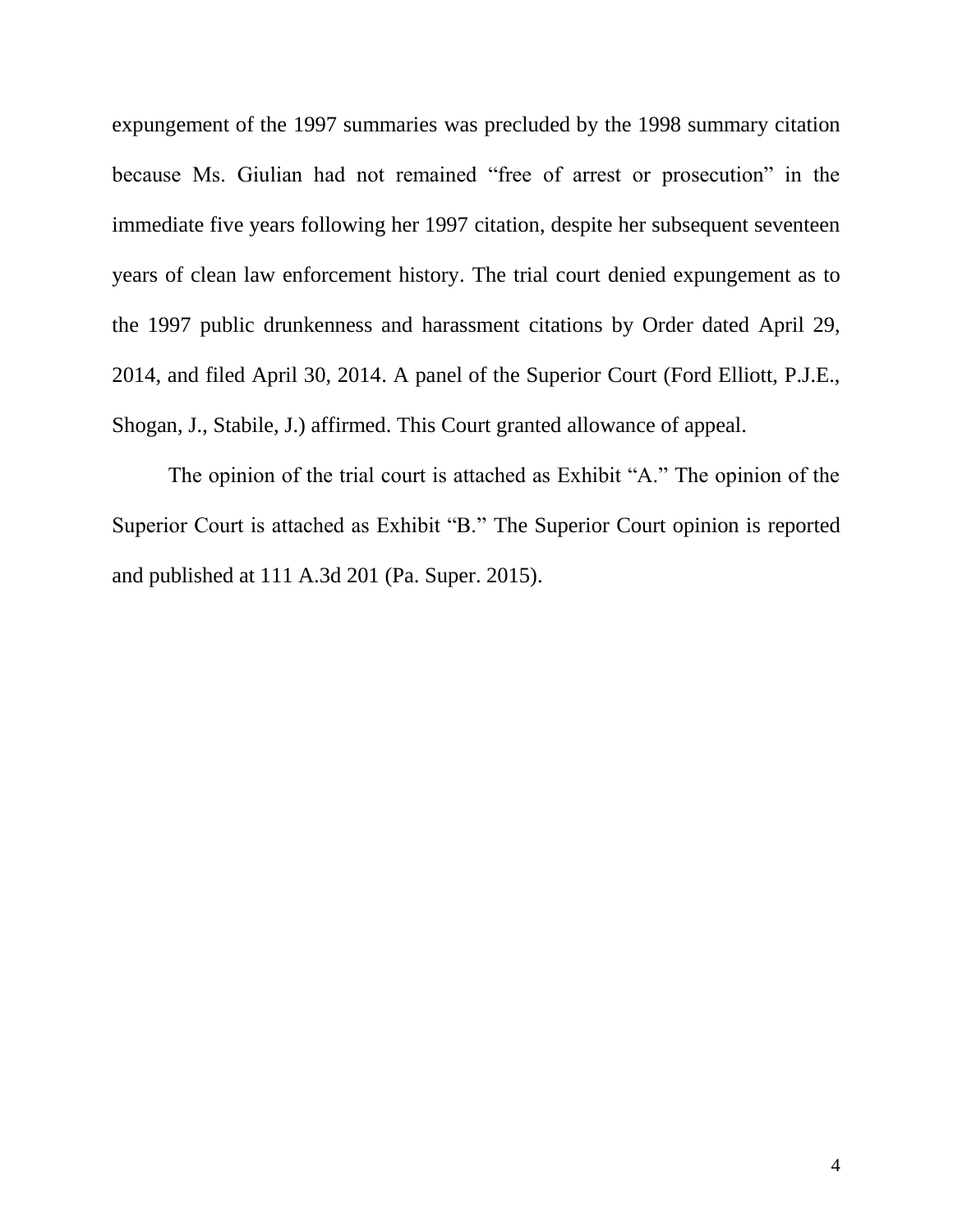#### **VI. SUMMARY OF ARGUMENT**

<span id="page-9-0"></span>Appellant Victoria Giulian pled guilty to summary citations in State College in 1997 and 1998. She has not been arrested in the seventeen years since. The Superior Court's incorrect interpretation of the summary offense expungement statute denies Ms. Giulian an important equitable right. This Court should reverse.

In 2013, Ms. Giulian filed for expungement of her summary offense citations, as provided by statute. Section 9122(b)(3) of Title 18 allows rehabilitated individuals to move on from minor offenses by permitting expungement of summary citations after a person has been arrest-free for five years. Pursuant to this statute, Ms. Giulian's 1998 summary citation was expunged. Under the same statute, her 1997 summary citation expungement was denied—a result contrary to the statutory text, legislative purpose and reason.

Summary citations may be expunged when a petitioner "has been free of arrest or prosecution for five years following the conviction for that offense." 18 Pa.C.S.A. § 9122(b)(3)(i). In contradiction to the text of Section 9122(b)(3), the Superior Court incorrectly held that the five years of arrest-free time must be a particular five years; i.e. "**the** five years **immediately** following the conviction." Giulian, 111 A.3d at 204 (emphasis in original on "immediately"; emphasis added to "the"). The Superior Court violated the canons of statutory interpretation by adding words that do not appear in the statutory text.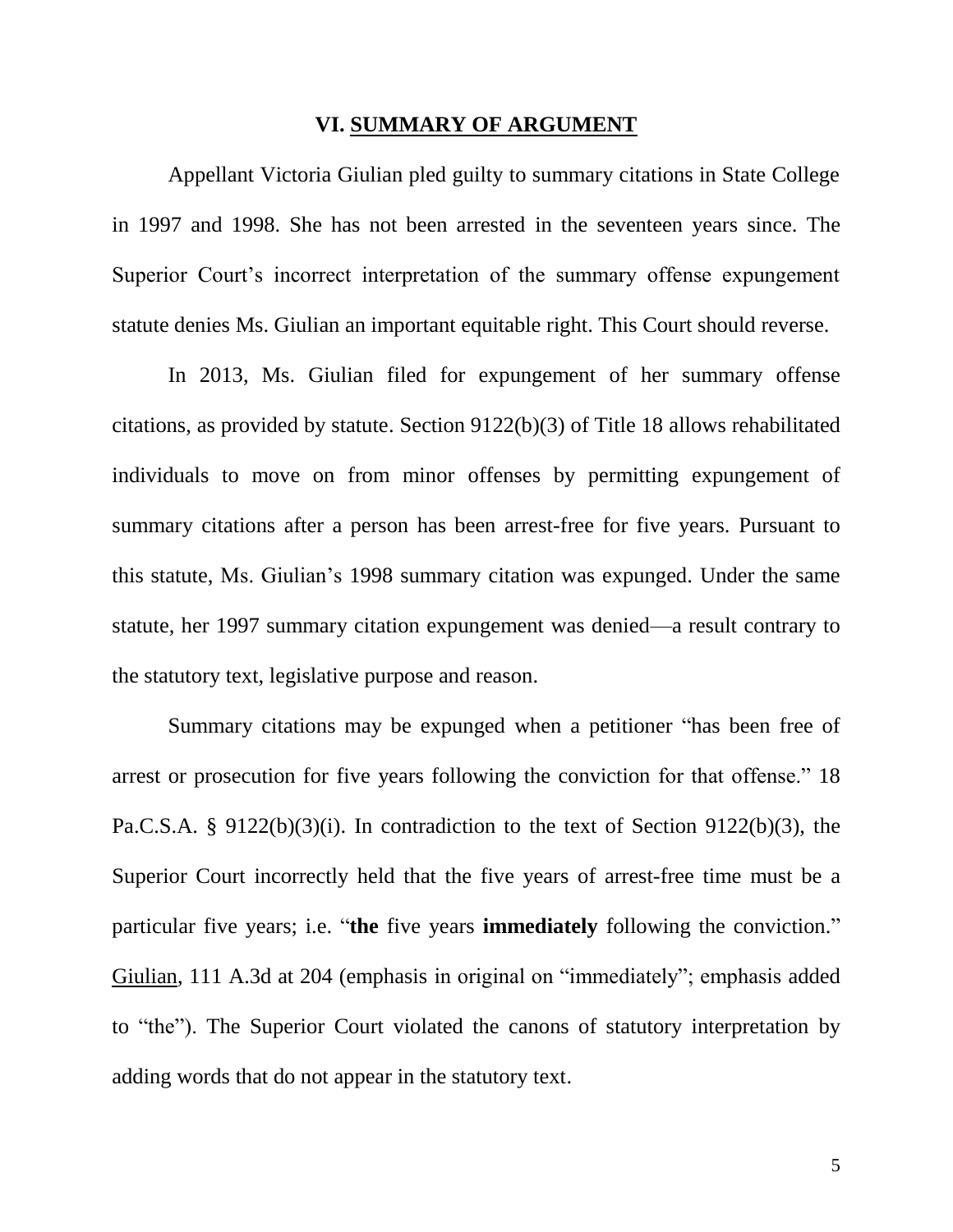The Superior Court based its holding on a misguided claim about surplusage. The Superior Court was in error, as the words "following the conviction for that offense" are necessary, not surplusage. They establish that the earliest possible start date for the five year waiting period is after conviction for the summary offense.

Moreover, the General Assembly enacted Section 9122(b)(3) to fill an equitable gap in Pennsylvania's record expungement law. This statute provides for expungement of the most minor offenses, summary citations, by rehabilitated individuals like Ms. Giulian. The Court should protect this legislatively-created right, and construe any exceptions narrowly. Ms. Giulian has earned the right to expungement through her complete rehabilitation, demonstrated by seventeen years of arrest-free living. This Court should reverse.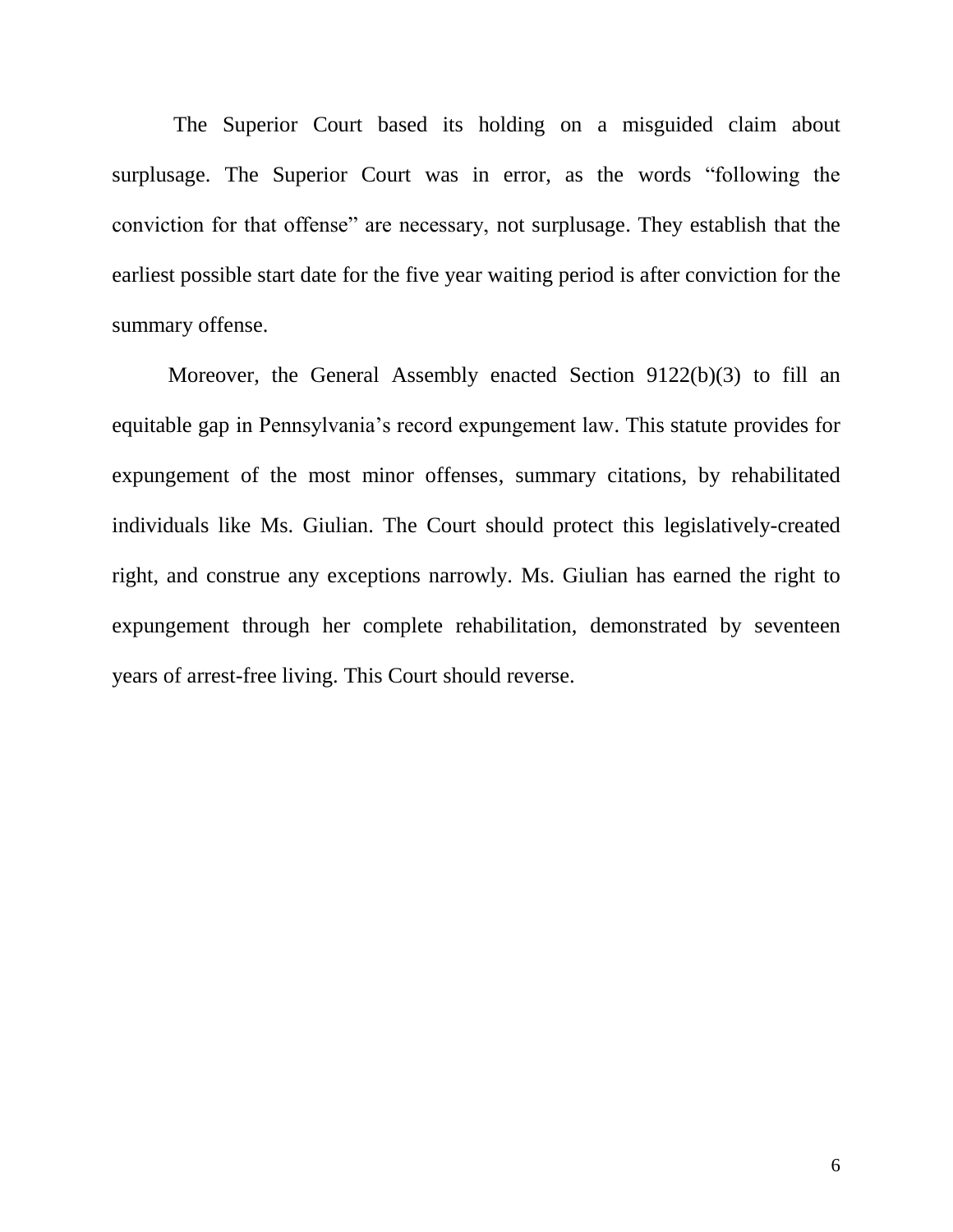#### **VII. ARGUMENT**

APPELLANT IS STATUTORILY ELIGIBLE TO HAVE HER SUMMARY CONVICTIONS EXPUNGED PURSUANT TO 18 PA.C.S.A. § 9122(B)(3) AS SHE HAS BEEN FREE OF ARREST AND PROSECUTION FOR SEVENTEEN YEARS FOLLOWING THE CONVICTIONS, OVER TEN YEARS LONGER THAN THE STATUTORY REQUIREMENT.

Appellant Victoria Giulian pled guilty to summary citations in State College in 1997 and 1998. She has not been arrested in the seventeen years since. In 2013, Ms. Giulian's 1998 summary citation was expunged. The lower courts, however, denied expungement of Ms. Giulian's 1997 summary offenses of public drunkenness and harassment. The lower courts' reasoning was that the expunged 1998 case made her statutorily ineligible. This result is contrary to the statutory text, legislative purpose and reason. Under the Criminal History Record Information Act (CHRIA), 18 Pa.C.S.A. § 9122(b)(3), Ms. Giulian is eligible to expunge her 1997 summary citations because she has been arrest-free for the last seventeen years, far longer than the statutory requirement. This Court should reverse.

Section 1921(a) of the Statutory Construction Act sets forth the primary task of statutory construction, to ascertain the intent of the legislature: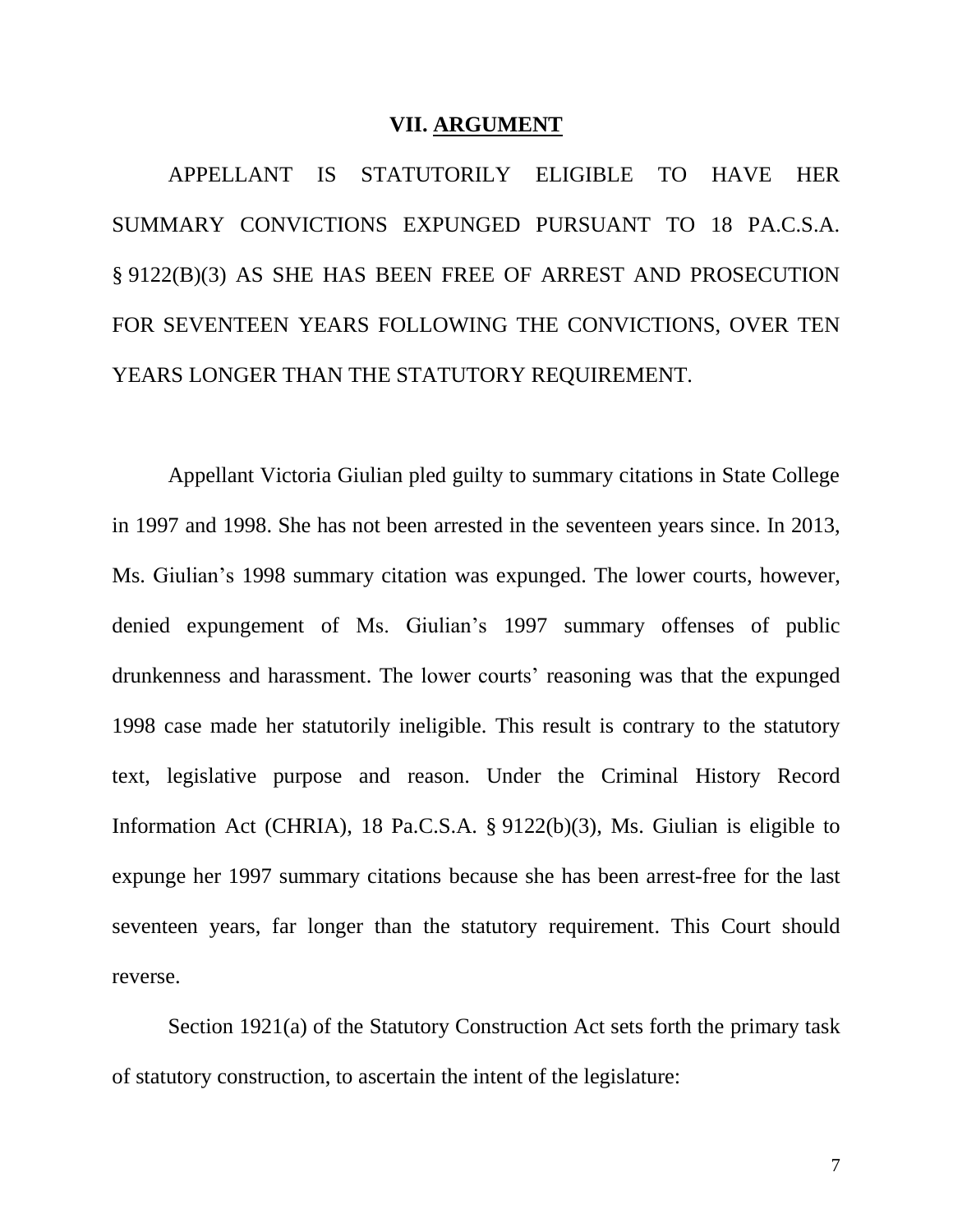(a) The object of all interpretation and construction of statutes is to ascertain and effectuate the intention of the General Assembly. Every statute shall be construed, if possible, to give effect to all its provisions.

(b) When the words of a statute are clear and free from all ambiguity, the letter of it is not to be disregarded under the pretext of pursuing its spirit.

1 Pa.C.S.A. § 1921. In this process, "[w]ords and phrases shall be construed

according to rules of grammar and according to their common and approved

usage." 1 Pa.C.S.A. § 1903(a).

Where there is ambiguity in the text, this Court goes on to consider the

factors set forth in Section 1921(c) of the Statutory Construction Act:

(c) When the words of a statute are not explicit, the intention of the General Assembly may be ascertained by considering, among other matters:

(1) The occasion and necessity for the statute.

(2) The circumstances under which it was enacted.

(3) The mischief to be remedied.

(4) The object to be attained.

(5) The former law, if any, including other statutes upon the same or similar subjects.

(6) The consequences of a particular interpretation.

(7) The contemporaneous legislative history.

(8) Legislative and administrative interpretations of such statute.

1 Pa.C.S.A. § 1921(c). See also 18 Pa.C.S.A. § 105 (Crimes Code); Fithian, 961

A.2d at 74. Wherever possible, statutes that are *in pari materia* are construed

together. 1 Pa.C.S.A. § 1932. Furthermore, the Court presumes "[t]hat the General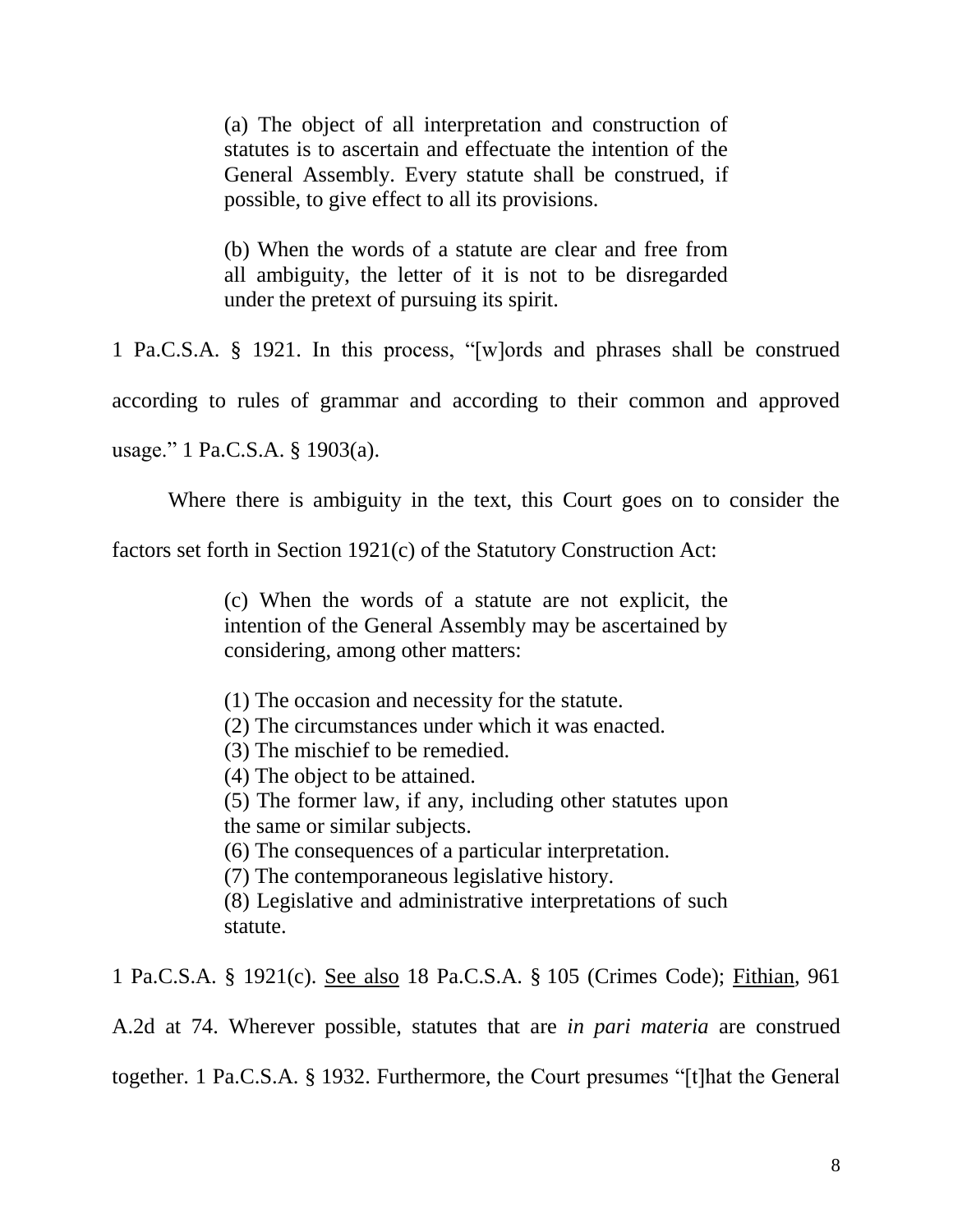Assembly does not intent a result that is absurd, impossible of execution or unreasonable." 1 Pa.C.S.A. § 1922(1).

## **A. According to the Statutory Text, Ms. Giulian Is Eligible to Expunge Her**

#### **1997 Summary Citations**

The statute at issue in Ms. Giulian's case, Section 9122(b)(3) of CHRIA,

provides, in relevant part, as follows:

(b) Generally.--Criminal history record information may be expunged when:

. . .

(3)(i) An individual who is the subject of the information petitions the court for the expungement of a summary offense and **has been free of arrest or prosecution for five years following the conviction for that offense.**

(ii) Expungement under this paragraph shall only be permitted for a conviction of a summary offense.

18 Pa.C.S.A. § 9122(b) (emphasis added).

The issue in this case is how to interpret the phrase "has been free of arrest or prosecution for five years following the conviction for that offense." 18 Pa.C.S.A. § 9122(b)(3)(i). The specific question is whether the "five years" of arrest-free time must occur during a particular five years. The Commonwealth asserts that a petitioner must be arrest-free for the first five years immediately following the conviction. Ms. Giulian asserts that this timing requirement is not in the statutory text.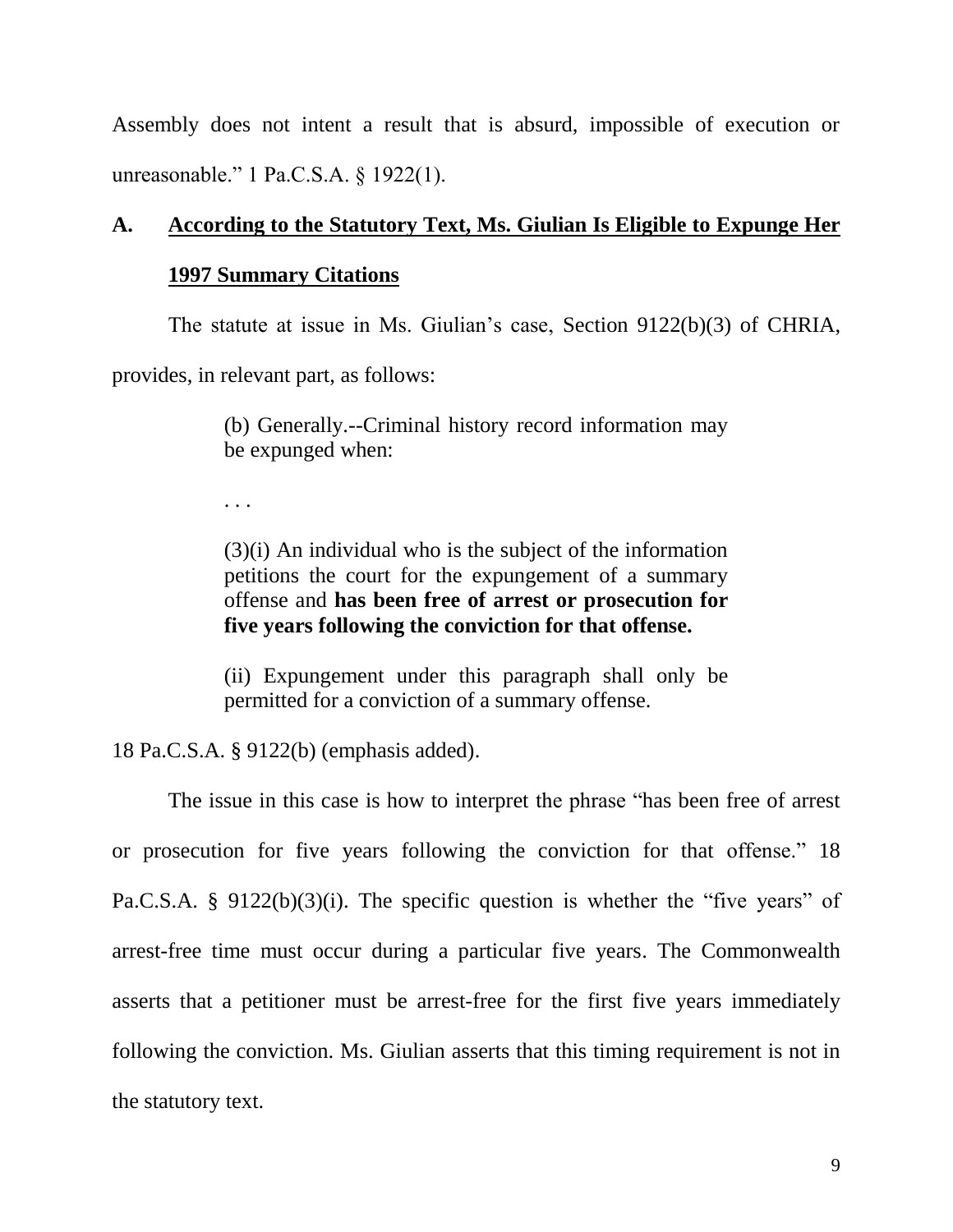There are several aspects of the statutory text that support Ms. Giulian's position—that Section 9122(b)(3) requires five years of arrest-free time, rather than five years of arrest-free time immediately following the summary conviction. Each of these reasons is set forth below. Moreover, even if the Court concludes that the text is ambiguous, Ms. Giulian is entitled to expunge her minor, youthful citations, because this is what the legislature intended.

### **1. Section 9122(b)(3) Does Not Say "Immediately" Following**

Section 9122(b)(3) of CHRIA requires that a petitioner be arrest-free for "five years following the conviction." 18 Pa.C.S.A.  $\S$  9122(b)(3)(i). The word "immediately" does not appear in the statutory text. Nevertheless, the Superior Court held that "Appellant was required to remain free of arrest or prosecution for the five years **immediately** following her conviction for the 1997 offense." Giulian, 111A.3d at 204 (emphasis in original).

The Superior Court went so far as to claim that this interpretation is apparent from the plain text of the statute. The Superior Court states that it "discern[s] no ambiguity." Giulian, 111 A.3d at 204. This is false. One cannot say that the phrase "five years following the conviction" is unambiguously equal to "the five years **immediately** following the conviction."

Just as words contained within a statute cannot be dismissed as surplusage, 1 Pa.C.S.A. § 1921(a), neither too can surplus words be read into a statute in order to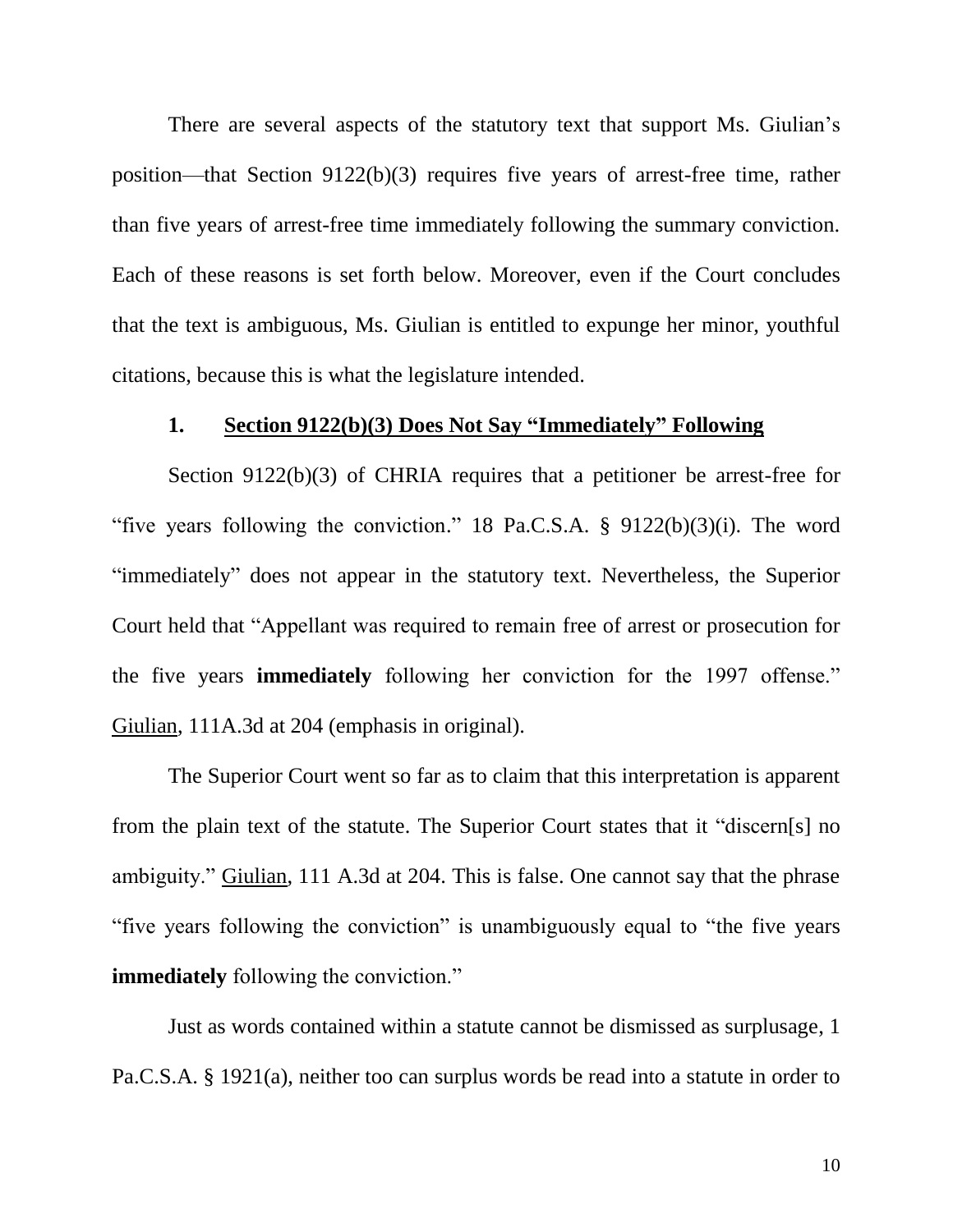fit that statute to a preferred interpretation. 1 Pa.C.S.A. § 1923(c). As a unanimous United States Supreme Court has explained, "we ordinarily resist reading words or elements into a statute that do not appear on its face." Bates v. United States, 522 U.S. 23 (1997). This Court has stated this bedrock principle of statutory construction: "We may not add words or phrases in construing a statute unless the added words are necessary for a proper interpretation, do not conflict with the obvious intent of the statute, and do not in any way affect its scope and operation. Commonwealth v. Segida, 985 A.2d 871, 875 (Pa. 2009).

In the instant case, adding the word "immediately" to Section  $9122(b)(3)$  is improper. Adding words is not necessary to interpret the statute and conflicts with the General Assembly's purpose of expungement of summary offenses. Most importantly, adding the word "immediately" dramatically narrows the scope of the summary expungement statute to exclude petitioners like Ms. Giulian who engaged in a youthful period of acting out and are now fully rehabilitated. "It is not this Court's function to read a word or words into a statute that do not actually appear in the text where, as here, the text makes sense as it is, and the implied reading would change the existing meaning or effect of the actual statutory language." Pa. Sch. Bd. v. Pa. Pub. Sch. Employees' Ret. Bd., 863 A.2d 432, 439 (Pa. 2004).

Ms. Giulian's argument that the word "immediately" does not appear in the text, and cannot be added by judicial fiat, is even stronger because the General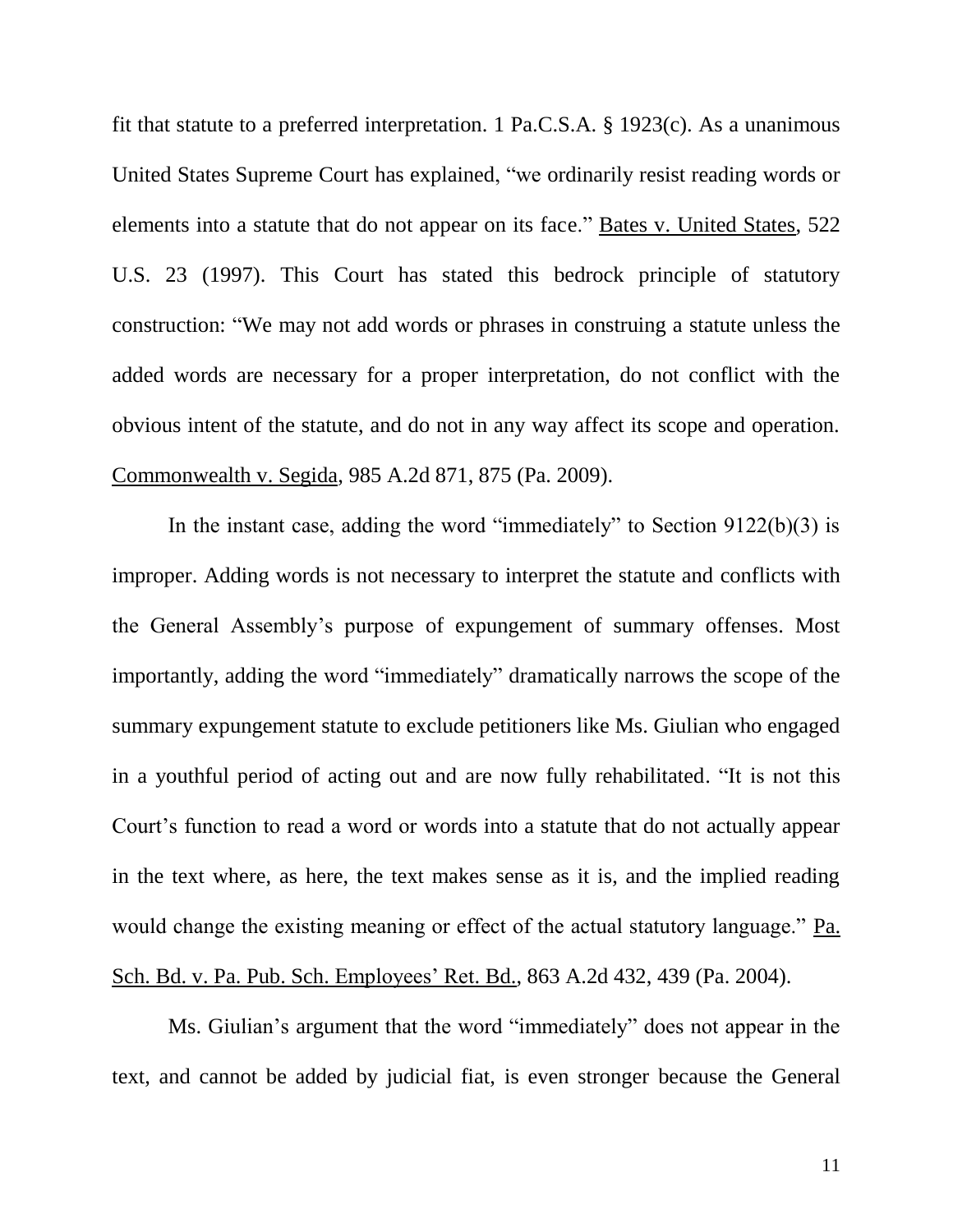Assembly knows how to use the phrase "immediately following" to pinpoint a precise period of time where, unlike here, this is the legislative intent. In another section of the very same Act, CHRIA, the General Assembly uses the phrase "immediately following." Specifically, the General Assembly uses the phrase "one year immediately following" to refer to the precise period of time, during which the Attorney General may use interim guidelines to implement CHRIA. 18 Pa.C.S.A. § 9143. Section 9143 of CHRIA provides in full:

> It shall be the duty and responsibility of the Attorney General, in consultation with the Pennsylvania State Police, to adopt rules and regulations pursuant to this act. The Office of Attorney General, in consultation with the Pennsylvania State Police, shall have the power and authority to promulgate, adopt, publish and use **guidelines** for the implementation of this act for a period of **one year immediately following the effective date of this section** pending adoption of final rules and regulations.

18 Pa.C.S.A. § 9143 (emphasis added).

By using the phrase "immediately following" in Section 9143 of CHRIA, the General Assembly pinpointed the specific "one year" period they meant—the very first year after the effective date of CHRIA. Had the General Assembly merely said "following" and not "immediately following," there could have been uncertainty as to whether a later one year period would be acceptable; e.g. a one year period after beginning to promulgate the guidelines.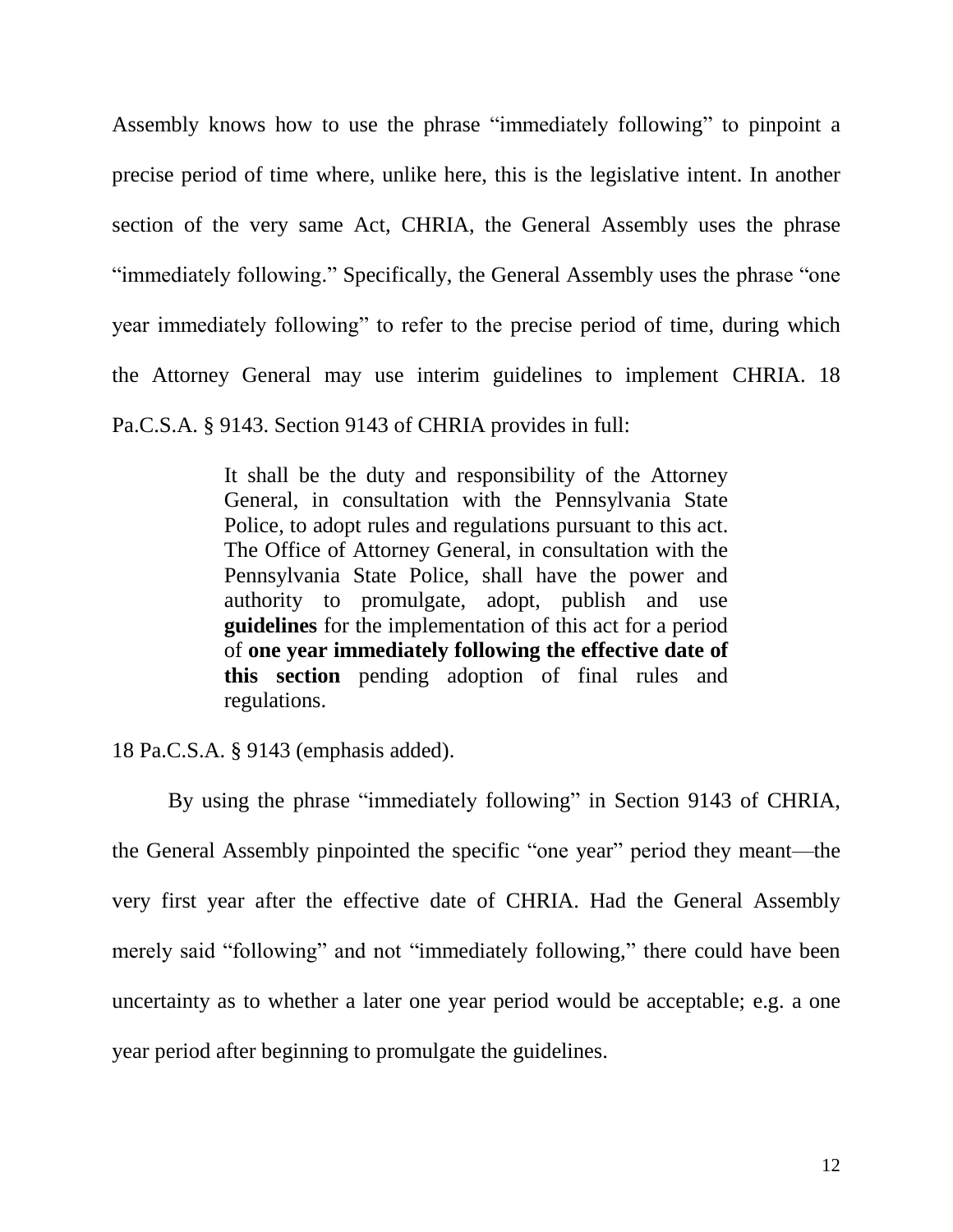The fact that the General Assembly omitted the word "immediately" from Section 9122(b)(3) of CHRIA, while using the phrase "immediately following" in Section 9143 of CHRIA, is significant for statutory construction purposes. These statutes are *in pari materia* and shall be construed together. 1 Pa.C.S.A. § 1932(b). "[O]mission of a given provision from one of two similar statutes evidences a different legislative intent regarding the two." Commonwealth v. Hoke, 962 A.2d 664, 669 (Pa. 2009); see also Commonwealth v. Haynes, -- A.3d --, 2015 Pa. Super. 214 (Pa. Super. 2015) (holding that similar statute provides evidence that the General Assembly's "omission was volitional"). This is a corollary to the principle that words or phrases used in one portion of a statute mean the same thing when used in another portion of the statute. Housing Auth. v. Pa. State Civil Serv. Comm'n, 730 A.2d 935, 946 (Pa. 1999) (citing Commonwealth v. Maloney, 73 A.2d 707, 712 (Pa. 1950)).

In Ms. Giulian's case, the difference between Sections 9122(b)(3) and 9143 of CHRIA demonstrates that the General Assembly was aware of the difference between "following" and "immediately following." The legislature knows how to use the later phrase when this is its legislative intent, but did not do so in Section 9122(b)(3). The Superior Court erred by adding this word to the text.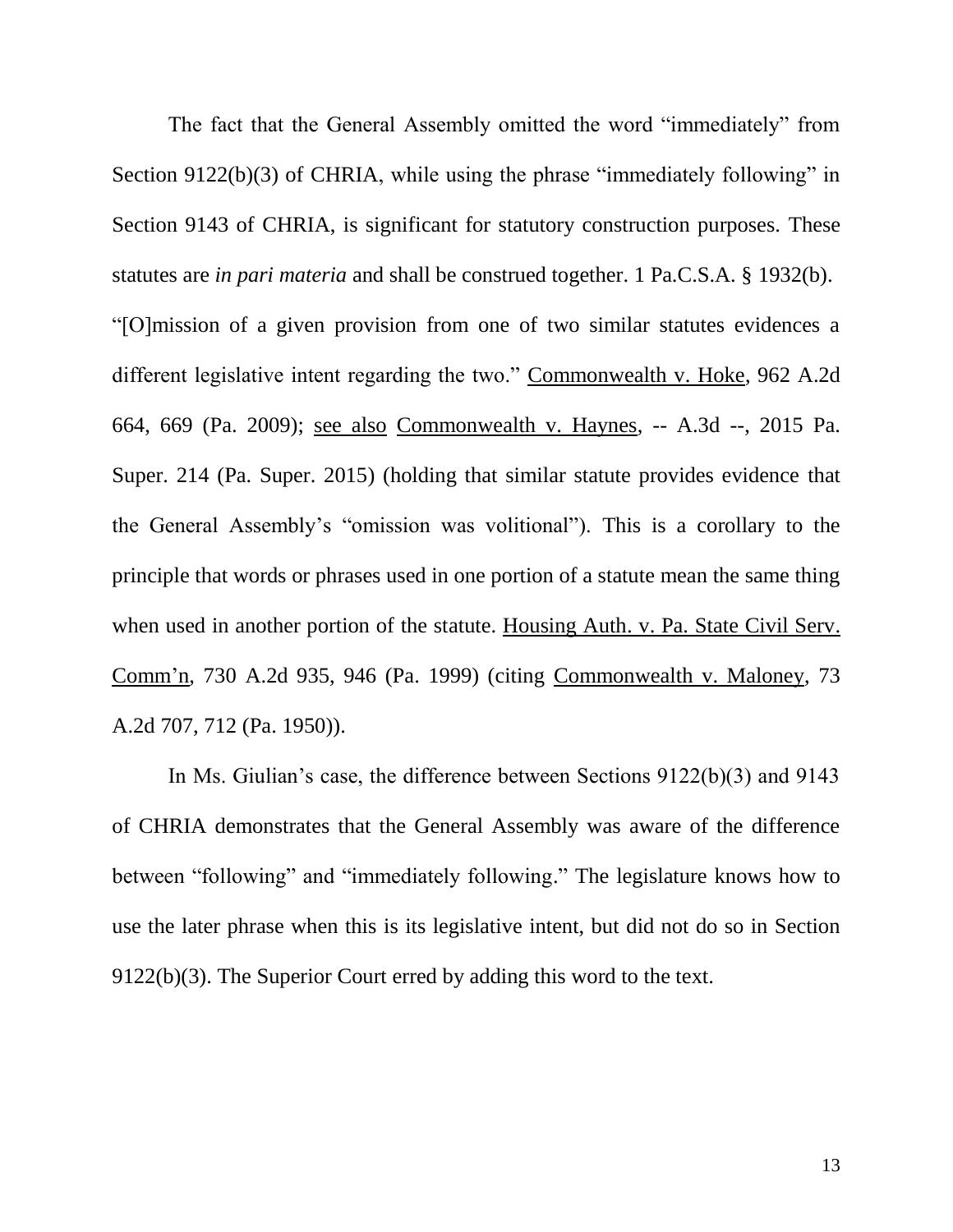#### **2. Section 9122(b)(3) Does Not Use the Definite Article, "The"**

Not only did the General Assembly not use the phrase "immediately following," it also did not use the definite article, "the," a telling omission in the statutory interpretation of Section 9122(b)(3). Again, the Superior Court supplied this word when paraphrasing Section 9122(b)(3). Specifically, the Superior Court reworded Section 9122(b)(3) to require Ms. Giulian "to remain free of arrest or prosecution for **the** five years **immediately** following her conviction for the 1997 offense." Giulian, 111A.3d at 204. Adding the definite article "the" to the statute is improper, as this change is not necessary, conflicts with the legislative purpose and narrows the scope of the expungement law to exclude rehabilitated petitioners. See Segida, 985 A.2d at 875; Pa. Sch. Bd., 863 A.2d at 439.

While only one word, adding "the" is no slight alteration. In the practice of statutory construction, the General Assembly's use or non-use of the definite article "the" has been significant. As this Court explained, "[t]he word 'the' is a definite article and is 'used . . . before a noun, with specifying or particularizing effect. . ." Patricca v. Zoning Bd., 590 A.2d 744, 751 (Pa. 1991); see also Hartford Fire Ins. v. California, 509 U.S. 764 (1993) (relying on the presence of the definite article "the" to select the relevant definition of "business" in an insurance statute).

In Ms. Giulian's case, Section 9122(b)(3) requires arrest-free time "for five years following the conviction." The General Assembly could have, but did not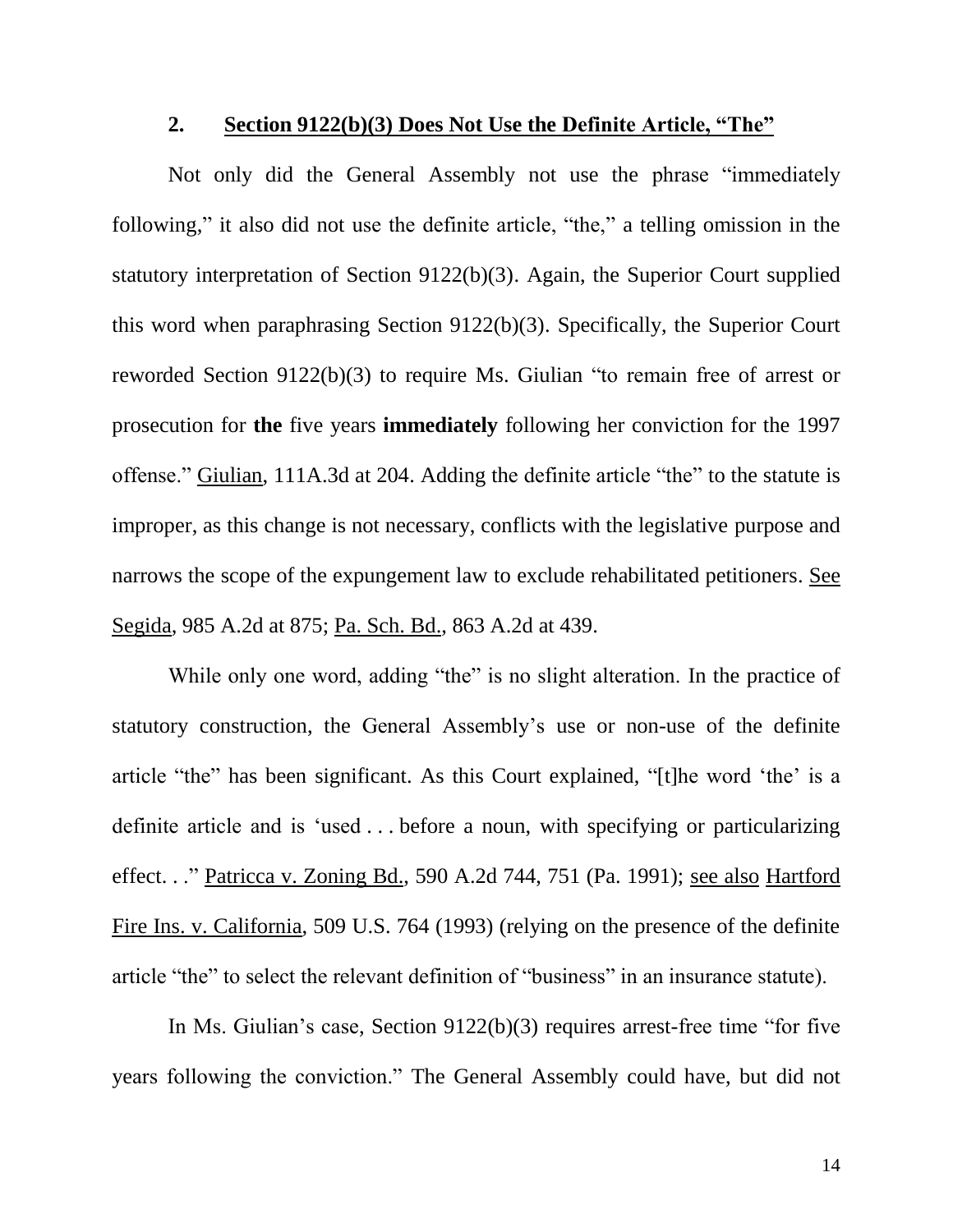require arrest-free time "for **the** five years following the conviction." If the legislature intended to "specify[] or particulariz[e]" the very first five years, it could easily have used the word "the." Patricca, 590 A.3d at 751. The legislature did not do so, a fact that further supports Ms. Giulian's position.

#### **3. Section 9122(b)(3) Says "Has Been" Free of Arrest or Prosecution**

In the lower court, the Commonwealth parsed the verb tense "has been" in the phrase "has been free of arrest or prosecution for five years following the conviction for that offense." 18 Pa.C.S.A. § 9122(b)(3). In fact, the choice of this verb supports Ms. Giulian's interpretation.

In statutory construction, the choice of a verb tense matters. See Carr v. United States, 560 U.S. 438, 448 (2010) ("Consistent with normal usage, we have frequently looked to Congress' choice of verb tense to ascertain a statute's temporal reach."). In this Commonwealth, the Statutory Construction Act states that "[w]ords used in the past or present tense shall include the future." 1 Pa.C.S.A. § 1902. In contrast, it does not state that any other verb tenses are interchangeable.

In Section 9122(b)(3), the verb "has been" supports Ms. Giulian's position that "has been free of arrest or prosecution for five years following the conviction" does not refer to any particular five year period. Specifically, it does not refer only to the five years immediately following the summary conviction. By using the present perfect verb, "has been," Carr, 560 U.S. at 447, the General Assembly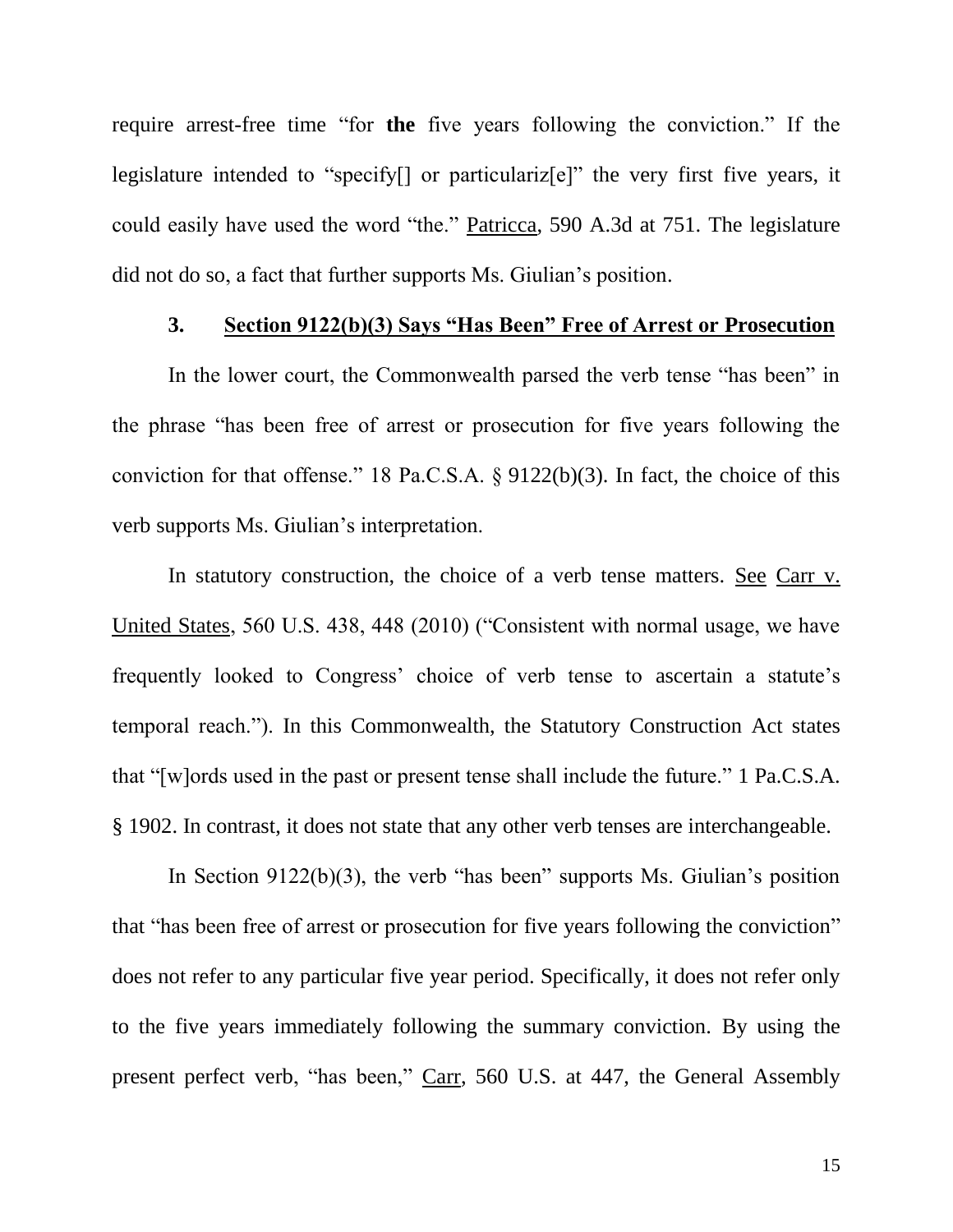refers to an unspecified five years after conviction, including five year periods that occurred recently.

In contrast, a hypothetical statute that contained the words added by the Superior Court, "the" and "immediately," would not naturally take the present perfect verb "has been." Supplying the Superior Court's additional words, the hypothetical Section 9122(b)(3) would state: "An individual . . . has been free of arrest or prosecution for the five years immediately following the conviction. . ."

This is awkward and grammatically incorrect. Adding the Superior Court's words "the" and "immediately" refers the reader to a defined time period in the past. When referring to a fixed period of time, the proper verb tense is not the present perfect, "has been," but the past tense, "was." The Superior Court's hypothetical statute would more properly read: "An individual . . . **was** free of arrest or prosecution for the five years immediately following the conviction. . ."

This point is even clearer when applied to Ms. Giulian's case. The Superior Court's hypothetical statute would state: "An individual . . . has been free of arrest or prosecution for the years 1997 to 2002." Again, the verb tense is wrong. The hypothetical statute would properly take the past tense; i.e.: "Ms. Giulian . . . **was** free of arrest or prosecution for the years 1997 to 2002."

In fact, when the Superior Court paraphrased Section 9122(b)(3) to add the words "the" and "immediately," the court, perhaps unthinkingly, also changed the

16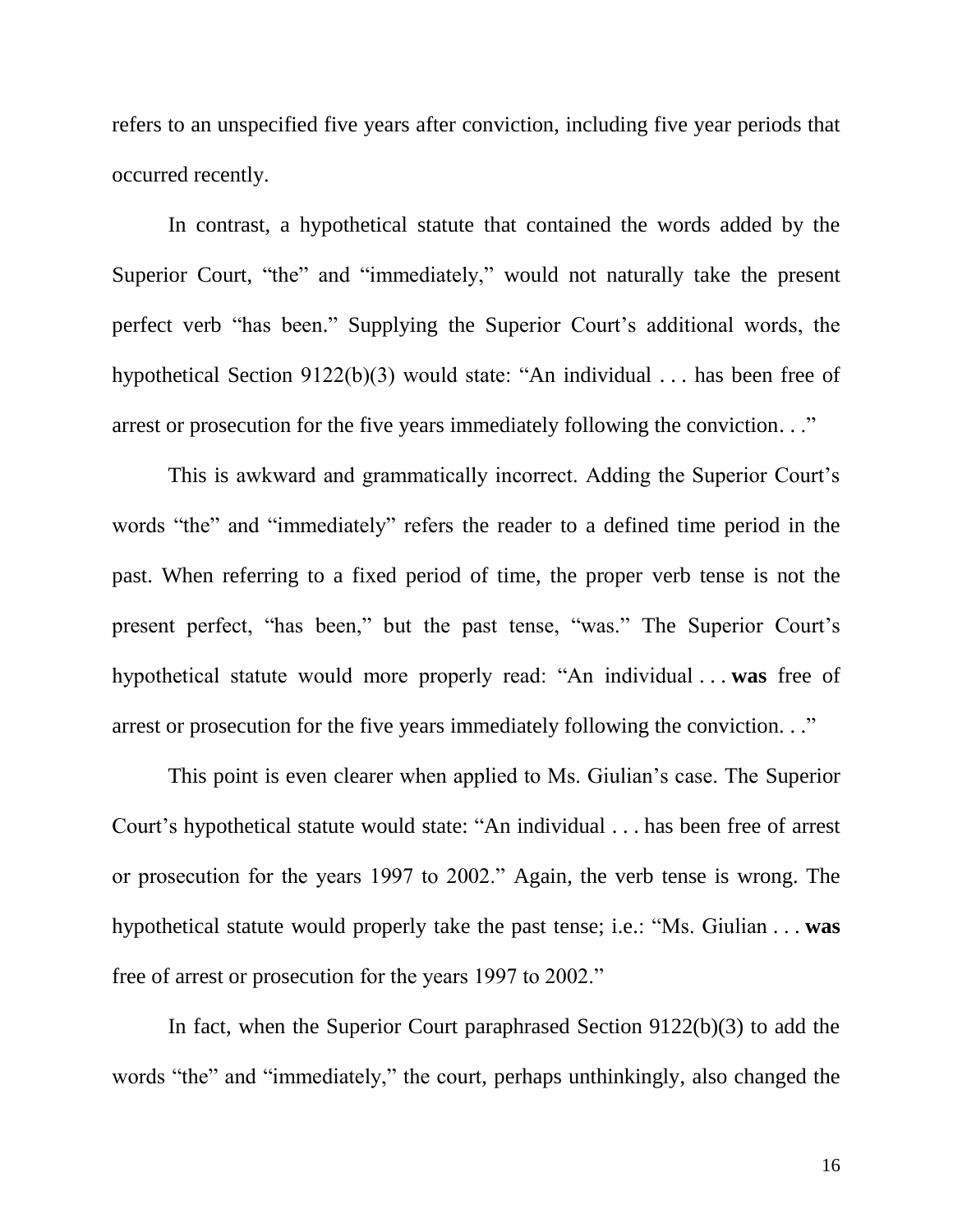verb from "has been" to "was." The Superior Court wrote: "Appellant **was** not free of arrest or prosecution for **the** five years following the 1997 offense . . ." Giulian, 111 A.3d at 204 (emphasis added).

Of course, in the real Section 9122(b)(3), the General Assembly did not use the verb "was." Rather, it used the present perfect verb "has been." This choice demonstrates that the words "the" and "immediately" are not somehow implicit in the statute. The General Assembly was referring to a non-fixed five year period, which may have occurred recently. Thus, this aspect of the plain text further demonstrates why this Court should reverse.

### **4. The Superior Court's Argument about Surplusage Is Mistaken**

The Superior Court makes the bare assertion that "five years following the conviction" is unambiguously equal to "**the** five years **immediately** following her conviction." Giulian, 111 A.3d at 204. The only argument the Superior Court gives in defense of this position is a misguided argument about surplusage. Specifically, the Superior Court contends that if Section 9122(b)(3) were not specifying those five years, then part of the text would be "mere surplusage." Giulian, 111 A.3d at 204. This argument is mistaken.

The Superior Court focuses on the phrase "following conviction for that offense." It asserts:

> If the General Assembly intended 18 Pa.C.S. § 9122(b)(3)(i) to require only that Appellant remain free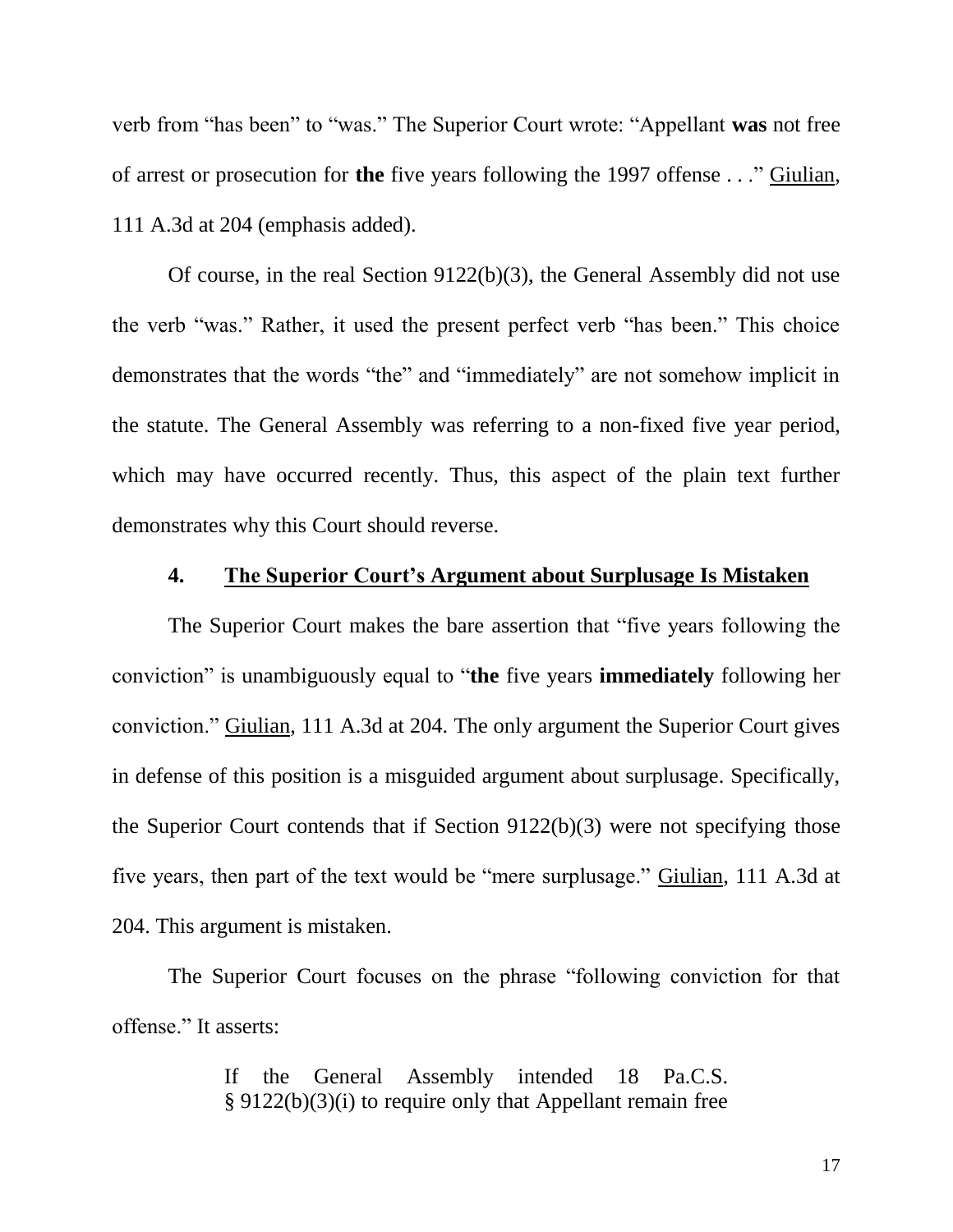of arrest or prosecution for **any** period of five years following her 1997 offense, it would not have utilized the phrase 'following the conviction for that offense,' and the statute would have read . . .

'and has been free of arrest or prosecution for five years[.] following the conviction for that offense.'

Giulian, 111 A.3d at 204.

This is incorrect. The phrase "following the conviction for that offense," serves an important function and is not surplusage. Crucially, the phrase "following the conviction for that offense" establishes the earliest possible start date for the five year waiting period.

The General Assembly had other options for the earliest possible start date, such as the date of release from incarceration, or the date of completion of sentence (including payment of all fines and costs). Indeed, the phrase "following the conviction for that offense" distinguishes Section 9122(b)(3) from other sections of CHRIA, which discuss waiting periods that may begin on other dates. For example, in the parallel section of CHRIA addressing summary expungement for juveniles, 18 Pa.C.S.A. § 9123(a)(2.1), the General Assembly provided for a waiting period that may begin, at the earliest, after the petitioner has "satisfied all terms and conditions of the sentence imposed following a conviction for a summary offense..."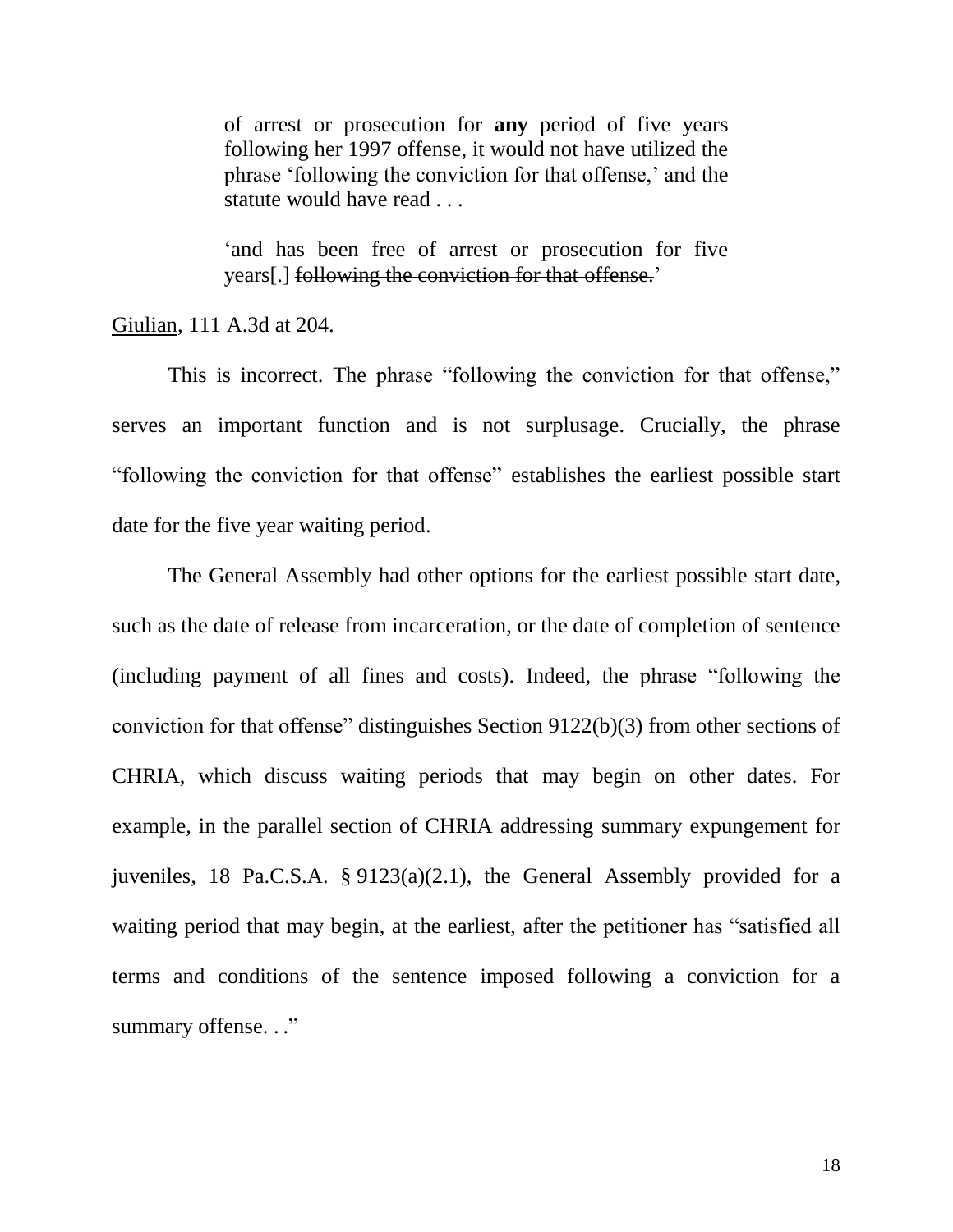While Section 9122(b)(3) refers to the date of conviction, the expungement statute for juvenile summary offenses demonstrates that this was not the only option. A person convicted of a summary offense can be ordered to serve a term of imprisonment of not more than 90 days, 18 Pa.C.S.A. § 106(c)(2), and can also be ordered to pay fines and costs, which the defendant may not be able to pay until after completion of a term of incarceration. Rather than choosing these points in time, the General Assembly prescribed a waiting period that may start no earlier than the date of "conviction for that offense." 18 Pa.C.S.A. § 9122(b)(3).

If Section 9122(b)(3) had not included the words "following the conviction for that offense," there would have been ambiguity as to how early the five year waiting period can possibly begin. Thus, these words are not surplusage under Ms. Giulian's interpretation. Indeed, the Superior Court's suggested version that omits the final phrase "following the conviction for that offense" could, technically, allow people to petition immediately for expungement if they had been arrest-free for five years **before** the summary arrest. For all of these reasons, the Superior Court's argument regarding surplusage is mistaken, and this Court should reverse.

# **B. Even If Section 9122(b)(3) Were Ambiguous, It Should Be Construed in Ms. Giulian's Favor**

Ms. Giulian has explained why the text of Section 9122(b)(3) unambiguously supports her interpretation. Moreover, even if this Court were to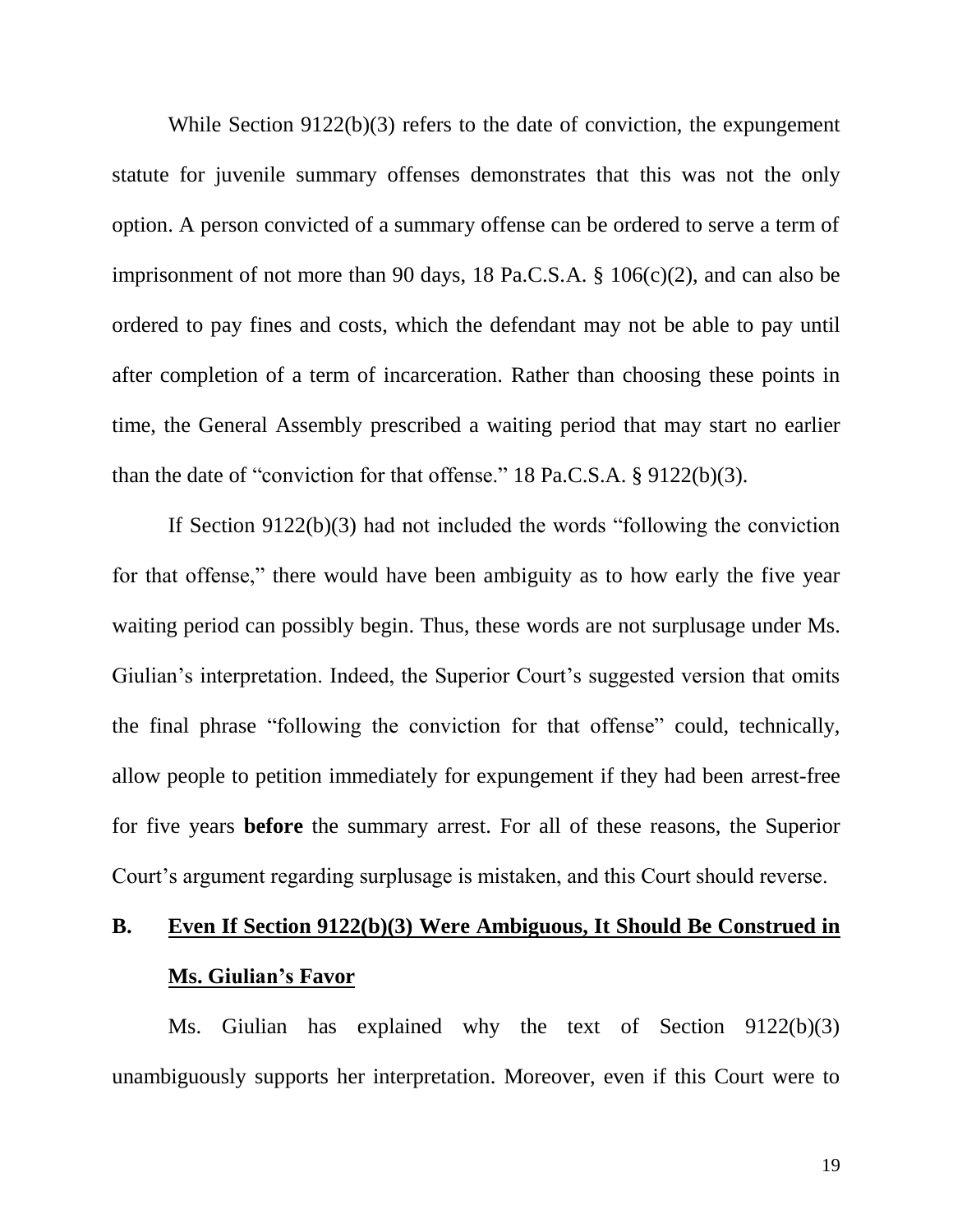conclude that the text is capable of more than one interpretation, the statute should be interpreted in Ms. Giulian's favor. There are two alternative reasons for such a presumption; both support Ms. Giulian.

#### **1. Penal Statues Are Narrowly Construed Against the**

#### **Commonwealth**

In the Opinion below, the Superior Court held that Section 9122(b)(3) is a penal statute and, therefore, "under the rule of lenity, penal statutes must be strictly construed, and ambiguities must be resolved in favor of the criminal defendant." Giulian, 111 A.3d at 204. This Court has succinctly set forth the principles of the rule of lenity, 1 Pa.C.S.A. § 1928(b)(1), as follows:

> [P]enal statutes are to be strictly construed. 1 Pa.C.S.A. § 1928(b)(1). Yet, the need for strict construction does not require that the words of a penal statute be given their narrowest meaning or that legislative intent should be disregarded. It does mean, however, that, if an ambiguity exists in the verbiage of a penal statute, such language should be interpreted in the light most favorable to the accused. More specifically, 'where doubt exists concerning the proper scope of a penal statute, it is the accused who should receive the benefit of such doubt.

Fithian, 961 A.2d at 74 (internal citations omitted) (citing Commonwealth v. Booth, 766 A.2d 843 (Pa. 2001)). Accordingly, when determining legislative intent, the Court follows "our legislature's directive that penal statutes are to be interpreted in the light most favorable to the accused." Fithian, 961 A.2d at 77 (applying rule of lenity to Section 110 of the Crimes Code, the compulsory joinder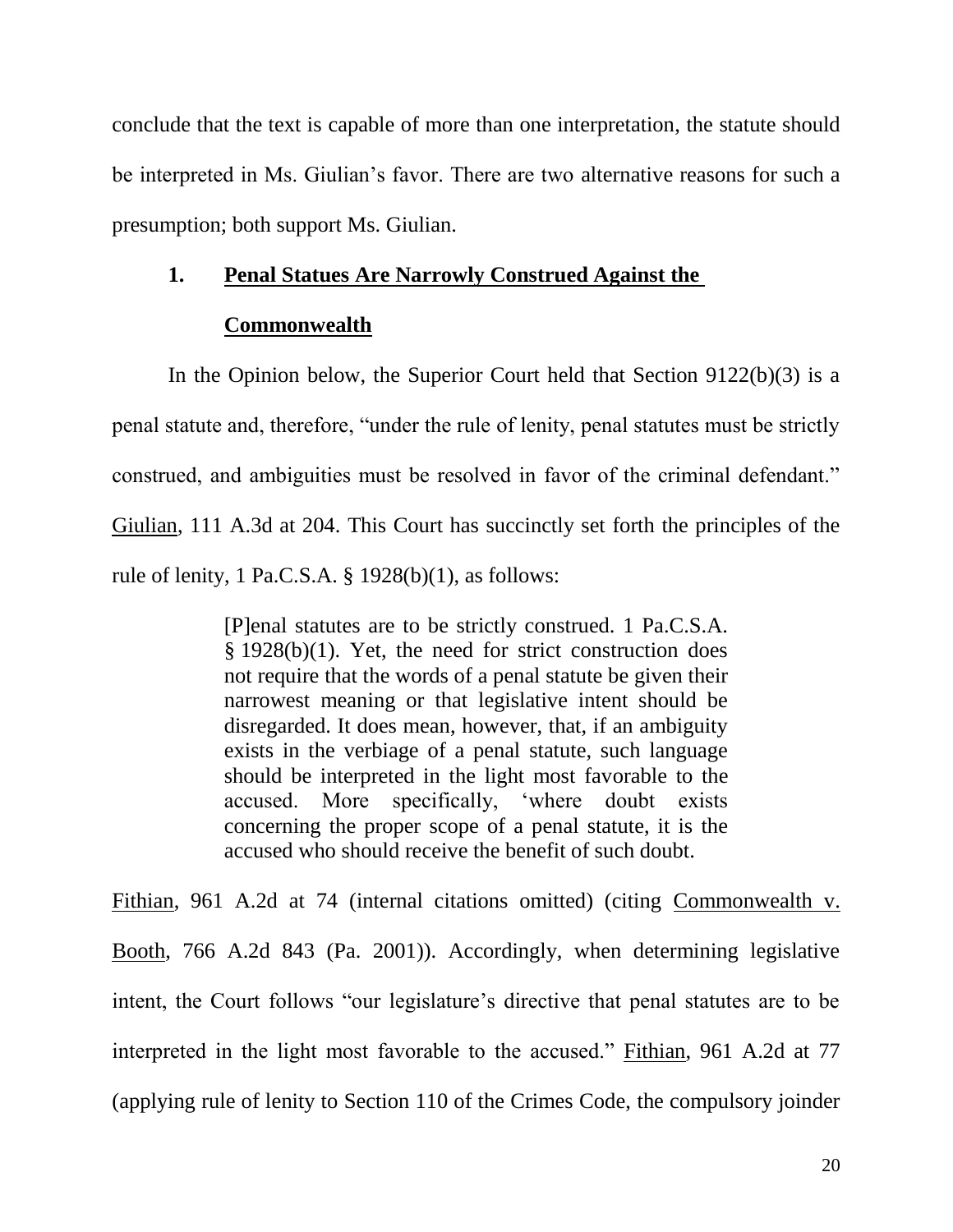statute, 18 Pa.C.S.A. § 110); see also Commonwealth v. Garzone, 34 A.3d 67, 75, 77-78 (Pa. 2012) (applying rule of lenity to statue requiring payment of expenses of the district attorney, 16 P.S. § 7708).

There are several reasons why this Court, like the Superior Court below, may characterize Section 9122(b)(3) of CHRIA as a penal statute. The statute appears in Title 18, the Crimes Code. 18 Pa.C.S.A. § 101, et seq. The expungement process for summary offenses is governed by the Rules of Criminal Procedure, Rule 490. Pa.R.Crim.P. 490; see also Pa.R.Crim.P. 790. In addition, the expungement or non-expungement of a summary offense has direct penal impact. For example, the summary offense of public drunkenness, at issue here, is a recidivist statute. A first citation has a maximum sentence of a \$500 fine; if the citation is not expunged, the maximum penalty for second citation is doubled to a \$1,000 fine. 18 Pa.C.S.A. § 5505.

Under the rule of lenity, Section 9122(b)(3) should be read narrowly in favor of Ms. Giulian. Therefore, if this Court finds ambiguity in the text, the Court should construe the statute in her favor.

# **2. In the Alternative, Exceptions to Remedial Legislation Are Narrowly Construed Against the Commonwealth**

In In the Interest of A.B., the *en banc* Superior Court considered the statutory construction of Section 9123(a)(3) of CHRIA, which provides for the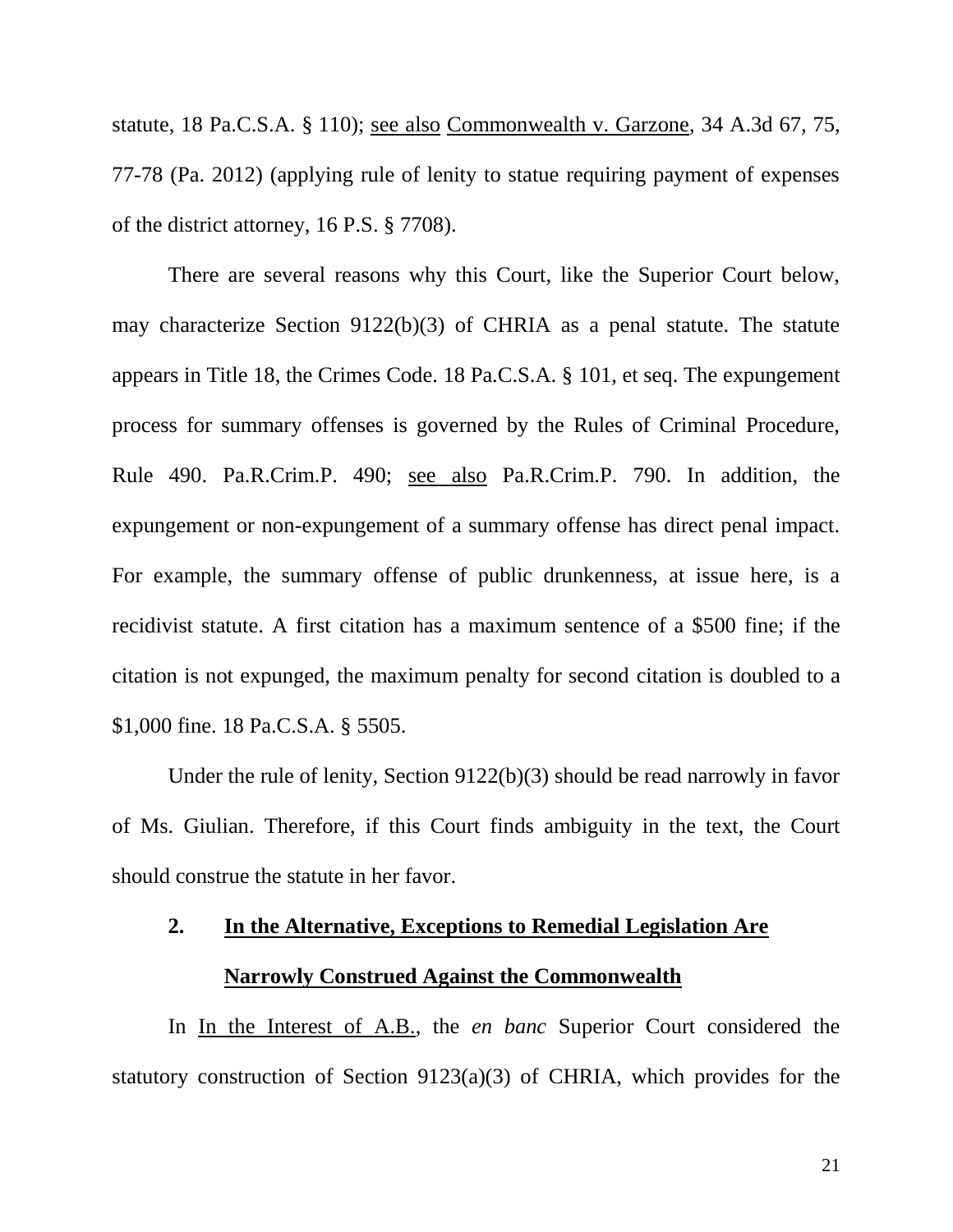expungement of a juvenile record. In the Interest of A.B., 987 A.2d 769 (Pa. Super. 2009). The Superior Court characterized the expungement statute as remedial legislation, with the specific "remedy of record expungement." In the Interest of A.B., 987 A.2d at 775. The characterization of the statute as remedial determined the Superior Court's method of analysis.

A statute that "is remedial in nature . . . should be construed liberally to effectuate its humanitarian objectives." Sch. Dist. of Philadelphia v. Workers Comp. Appeal Bd., 117 A.3d 232, 242 (Pa. 2015). Remedial statutes "shall be liberally construed to effect their objects and to promote justice." 1 Pa.C.S.A. § 1928(c). As to expungement, In the Interest of A.B., the *en banc* Superior Court held, "[g]iven the remedial nature of Section 9123(a), [the juvenile] Appellant was entitled to a liberal construction and application of the statute, while the 'show cause' exception to the remedial provisions should have been narrowly construed against the Commonwealth as its proponent." In the Interest of A.B., 987 A.2d at 780.

Like the juvenile expungement statute, the instant case involves a section of CHRIA, Section 9122(b)(3), which has the remedial aim of record expungement. Prior to the enactment of Section 9122(b)(3) in 2008, the was no provision in CHRIA for the expungement of summary offenses. Rather, the pre-2008 law provided for the expungement of conviction information only for certain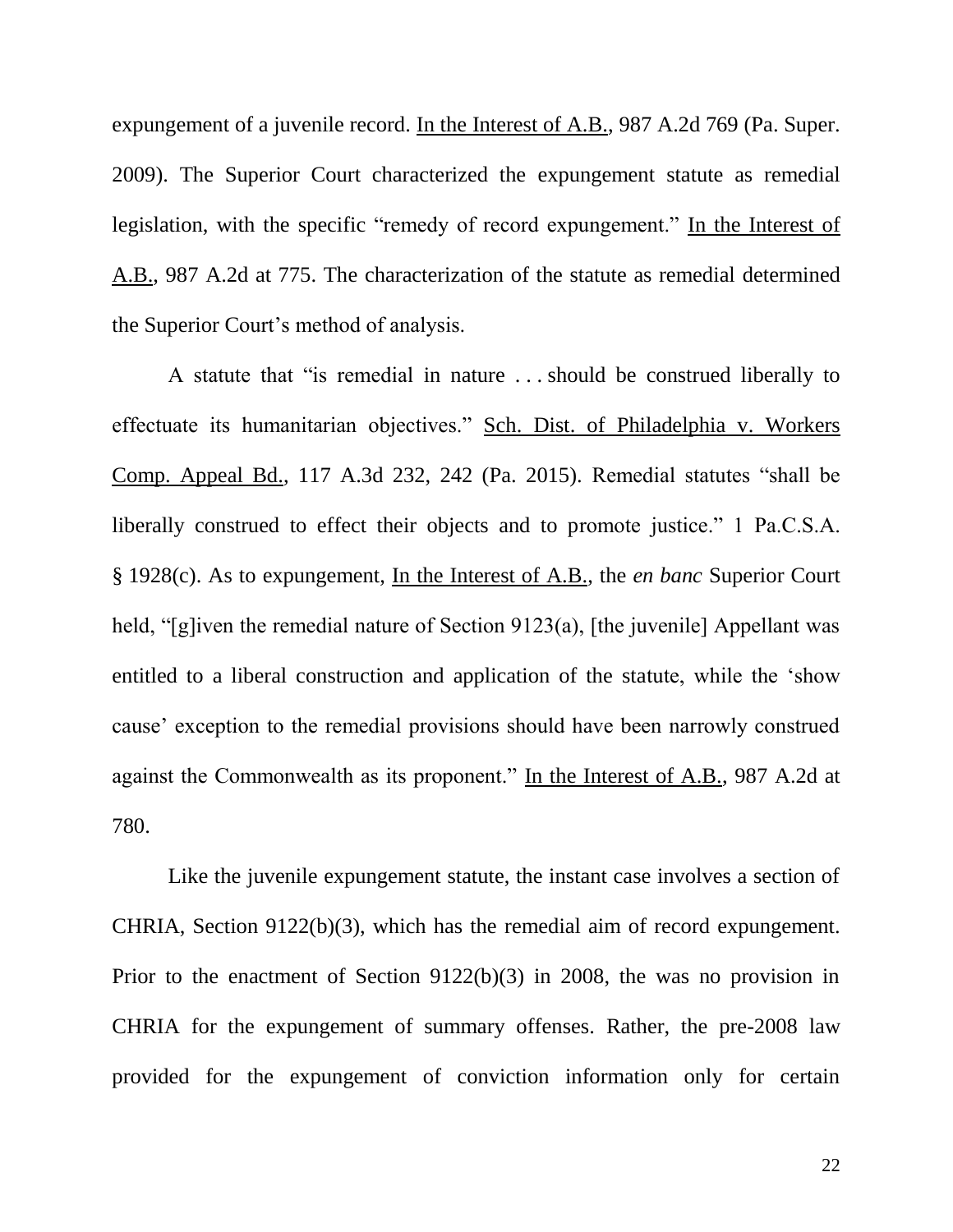individuals over seventy years old, or three years after death. 18 Pa.C.S.A. §§ 9122(b)(1, 2).

Under the prior law regarding summary offenses, "equitable expungement of conviction data, however well-intentioned, [was] not the law of Pennsylvania." Commonwealth v. Whiteford, 786 A.2d 286 (Pa. Super. 2001). In 2008, the General Assembly changed that. The legislation enacting Section 9122(b)(3), Act 134 of 2008 (H.B. 1543), remedied this situation by permitting expungement of summary citations.

Therefore, as the Superior Court read Section 9123 in In the Interest of A.B., Section 9122(b)(3) may be liberally construed to effect the remedy of expungement of summary offenses. Any exceptions should be construed narrowly against the Commonwealth. Accordingly, if the Court finds that there is ambiguity in the text of Section 9122(b)(3), this Court should rule in Ms. Giulian's favor.

# **C. The Legislature Intended to Allow Rehabilitated Individuals, Like Ms. Giulian, to Expunge Their Minor Summary Citations**

If this Court finds the text of Section 9122(b)(3) to be ambiguous, the legislative history and purpose further demonstrate why Ms. Giulian deserves relief. The General Assembly sought to protect individuals convicted of summary citations—the most minor offenses in the Commonwealth—who have proven their rehabilitation by remaining arrest-free for five years or longer. The legislature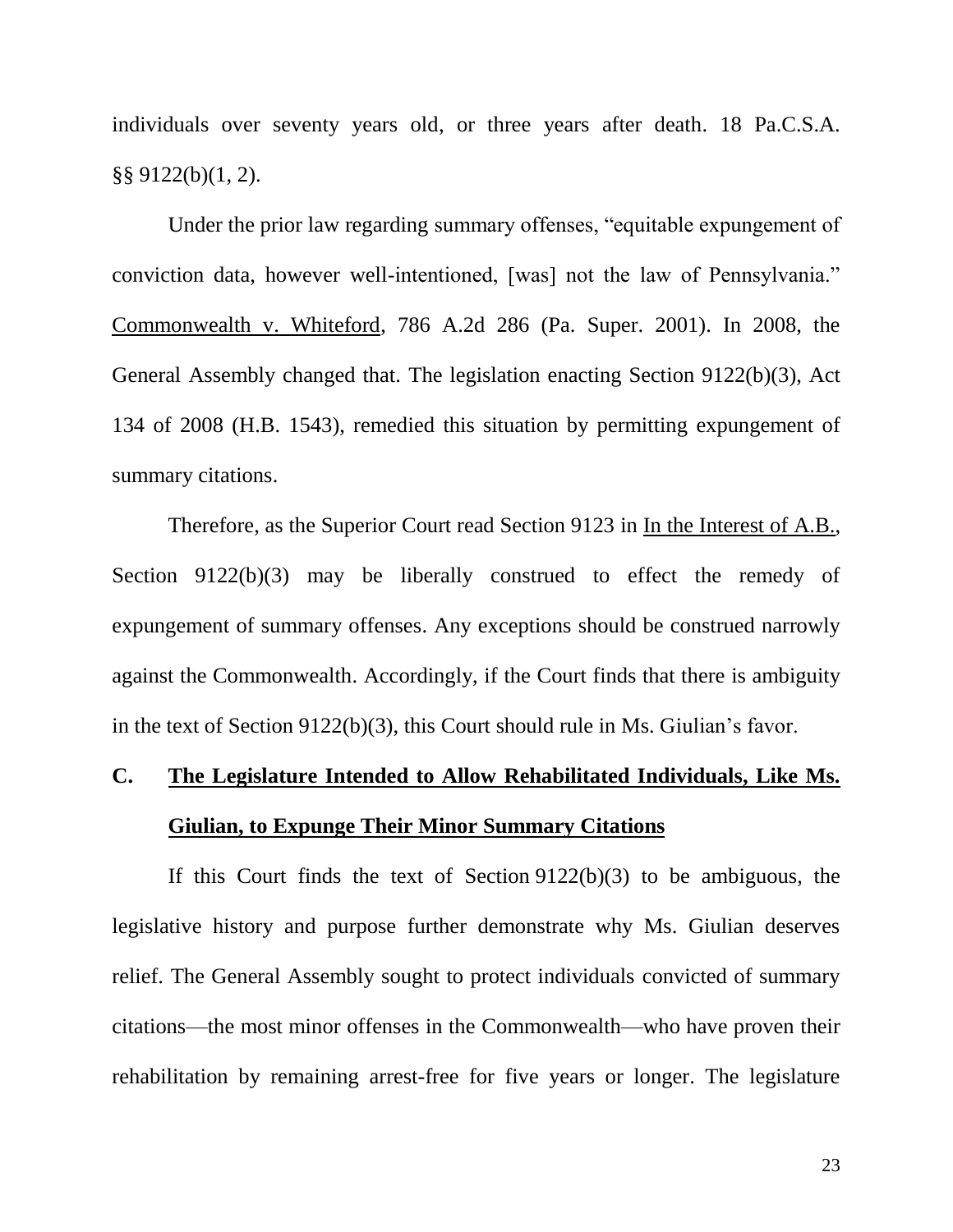recognized that for even the most minor offenses, a non-expunged criminal record has detrimental consequences. Ms. Giulian herself has remained free of arrest for seventeen years and is the sort of person the legislature had in mind when passing Section 9122(b)(3). Furthermore, as set forth below, any other interpretation would lead to unreasonable or absurd results. This Court should reverse.

# **1. The Legislature Intended Summary Offenses to Be Broadly Eligible for Expungement**

In crafting Section 9122(b)(3), the legislature intended for summary offenses to be broadly eligible for expungement. This is evident from the legislative history, as documented by a House Judiciary Committee Hearing of September 18, 2007, and the Senate Legislative Journal of October 8, 2008. As Pennsylvania Senator Kitchen stated in the Senate Legislative Journal: "Mr. President, this is a very important bill, and it will help hundreds of people across Pennsylvania, especially our young people. . ." Commonwealth of Pennsylvania Legislative Journal 64 (Oct. 8, 2008 at 2633).<sup>1</sup>

The General Assembly recognized that summary offenses are the most minor offenses in the Commonwealth—so minor in fact that, in most cases, there is no right to counsel because the risk of imprisonment is so remote. See Pa.R.Crim.P.  $454(A)(2)$  (right to counsel in summary trials only "if, in the event of

 $\overline{\phantom{a}}$ 

<sup>&</sup>lt;sup>1</sup> Available at [http://www.legis.state.pa.us/WU01/LI/SJ/2008/0/Sj20081008.pdf#page=15.](http://www.legis.state.pa.us/WU01/LI/SJ/2008/0/Sj20081008.pdf#page=15)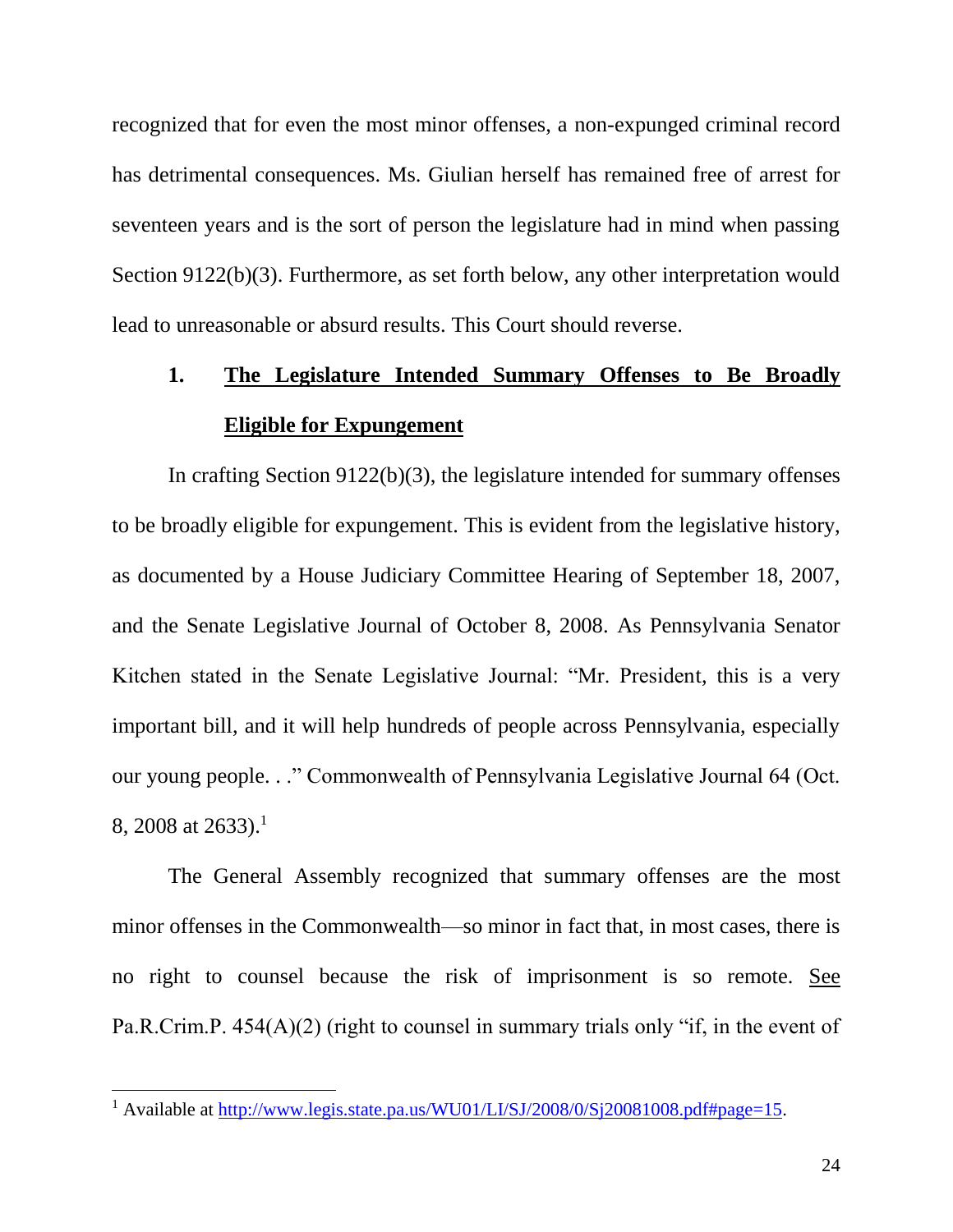a conviction, there is a reasonable likelihood of a sentence of imprisonment or probation"); see also Commonwealth v. Thomas, 507 A.2d 57, 59 (Pa. 1986) (noting no constitutional right to counsel when no likelihood of imprisonment). In the House Judiciary Committee Hearing regarding House Bill 1543, which ultimately became Section 9122(b)(3), the discussion centered on the importance of allowing people to move past minor scrapes with the law, particularly summary offenses like disorderly conduct, loitering, low-level retail theft, etc. See Commonwealth of Pennsylvania, House Judiciary Committee Hearing, In re: H.B. 1543 (Sept. 18, 2007 at 4) (hereinafter "House Judiciary Committee Hearing").<sup>2</sup>

Furthermore, discussion in the House Judiciary Committee centered on the unfairness of holding youthful indiscretions against people who have been out of trouble for long periods of time. See House Judiciary Committee Hearing at 16, 37, 47. Representative Daylin Leach pointed out that research shows that once people have been free of arrest for a period of between five and nine years, they are unlikely to ever recidivate. House Judiciary Committee at 24. Several such studies have been cited by the United States Equal Employment Opportunity Commission (EEOC) in urging caution when using criminal records in employment decisions. See EEOC Enforcement Guidance No. 915.002, April 25, 2012, Enforcement Guidance on the Consideration of Arrest and Conviction Records in Employment

 $\overline{a}$ 

<sup>&</sup>lt;sup>2</sup> Available at [http://www.legis.state.pa.us/cfdocs/legis/tr/transcripts/2007\\_0191T.pdf.](http://www.legis.state.pa.us/cfdocs/legis/tr/transcripts/2007_0191T.pdf)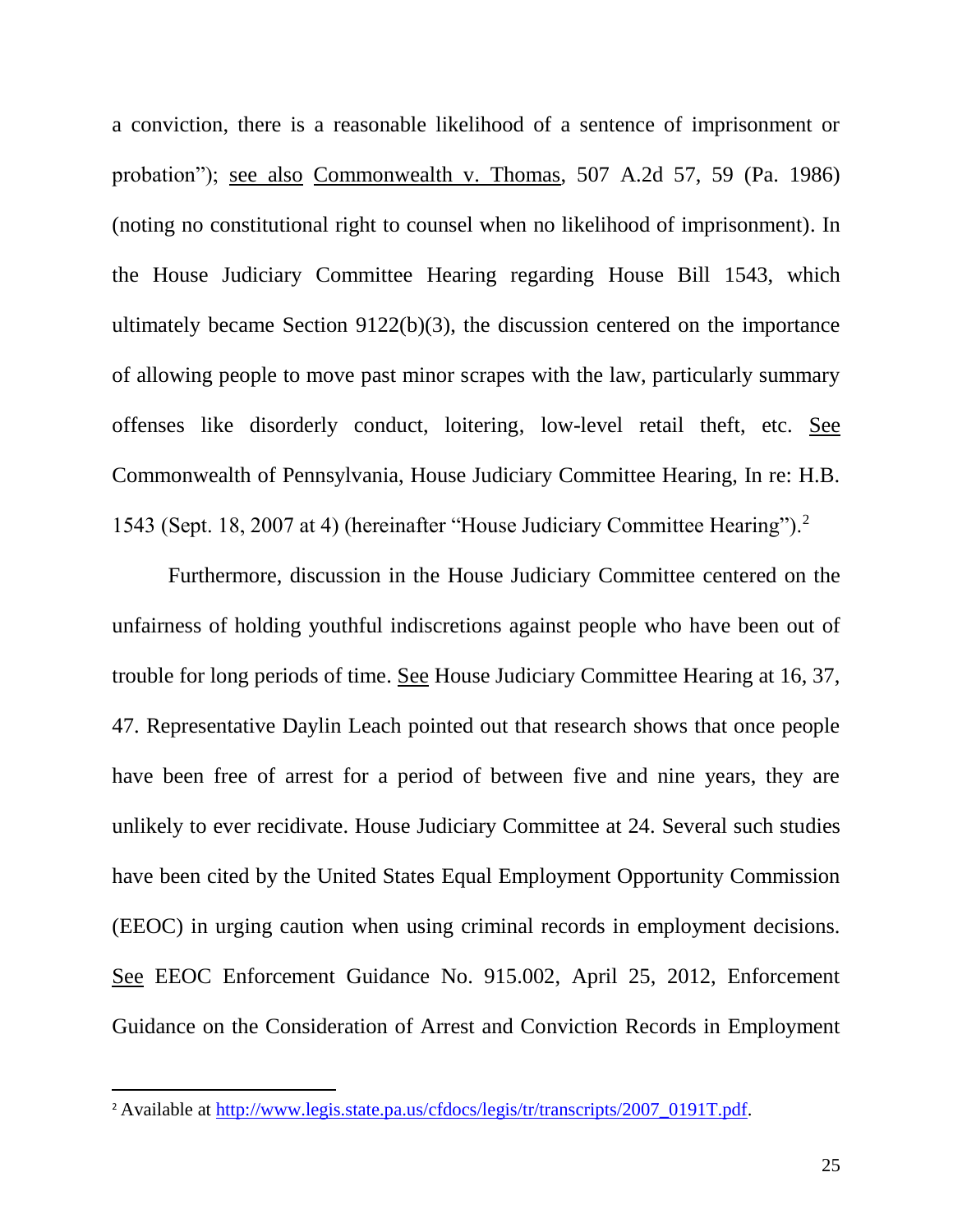Decisions Under Title VII of the Civil Rights Act of 1964, *as amended*, 42 U.S.C. 2000e, *et seq*., Endnote 118. 3

Expungement is an important remedy for Pennsylvania citizens who are trying to deal with "the difficulties and hardships that may result from an arrest on record." Commonwealth v. Butler, 672 A.2d 806, 808 (Pa. Super. 1996). Those difficulties and hardships are just as burdensome, and frequently more so, for a citizen who has been not only arrested, but convicted, even for a minor offense. For example, in the House Judiciary Committee, Representative Jewell Williams pointed out the unfairness of holding records against seniors who want to enter senior housing but may have committed crimes in their youth. House Judiciary Committee Hearing at 47.

Additionally, the House Judiciary Committee considered the burdensome impact of non-expunged summary citations on the pardon process. Secretary of the Board of Pardons, John Heaton, testified to the massive delays and backlog the Board of Pardons was facing with over 1,112 people waiting to have their chance for a hearing before the Board. House Judiciary Committee Hearing at 65. He focused on the very minor nature of some of the offenses the Board was considering, and explained that if the legislature allowed expungements for such offenses, it would reduce the burden on the Board. He stated, "We're forcing

 $\overline{\phantom{a}}$ 

<sup>&</sup>lt;sup>3</sup> Available at [http://www.eeoc.gov/laws/guidance/arrest\\_conviction.cfm.](http://www.eeoc.gov/laws/guidance/arrest_conviction.cfm)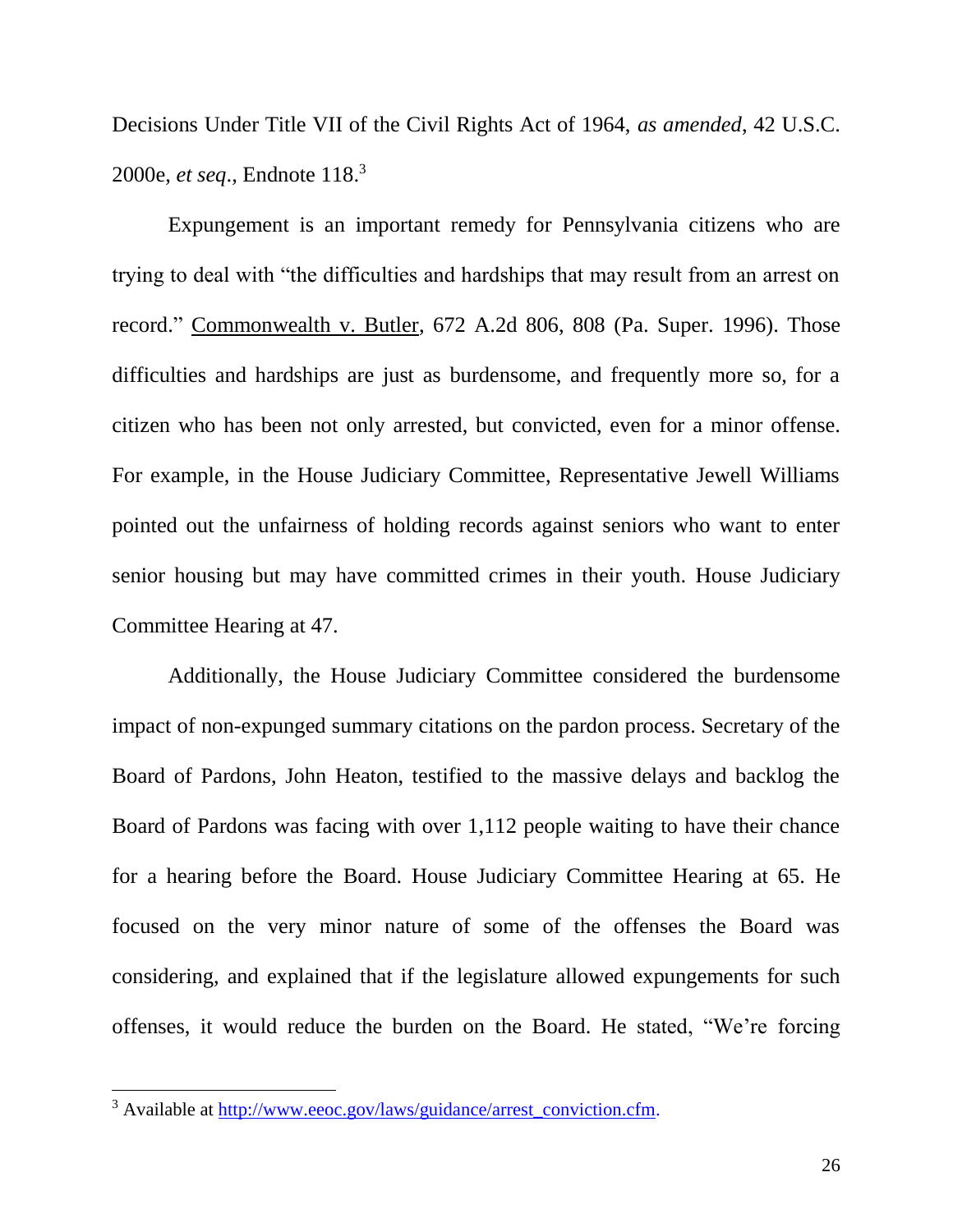shoplifters with 69 cent packs of gum and ice cream sandwiches…I had five cases two weeks ago that were under \$12. I mean, and you're forcing them to go to the Governor for a pardon? It's absurd. And it demeans our distinguished constitutional board to be sitting there listening to this every month." House Judiciary Committee Hearing at 71.

Thus, for all of these reasons the legislature was moved to create a remedy for those convicted of the most minor offenses, summary citations. The legislation enacting Section 9122(b)(3), Act 134 of 2008 (H.B. 1543), became law shortly thereafter. To effectuate the legislative intent, Section 9122(b)(3) must be construed to allow expungement for summary citations when the petitioner has been free of arrest for at least five years. The legislature intended to allow petitioners like Ms. Giulian, who has been arrest-free for seventeen years, to expunge their summary citations.

# **2. The Superior Court's Interpretation Would Produce Absurd and Unreasonable Results and Cannot Be What the Legislature Intended**

The Superior Court's interpretation of Section 9122(b)(3), disregards the seventeen years that Ms. Giulian has remained arrest-free because she had two summary citations during a period of youthful indiscretion in State College in 1997 and 1998. By the rules of statutory construction, when ascertaining the intent of the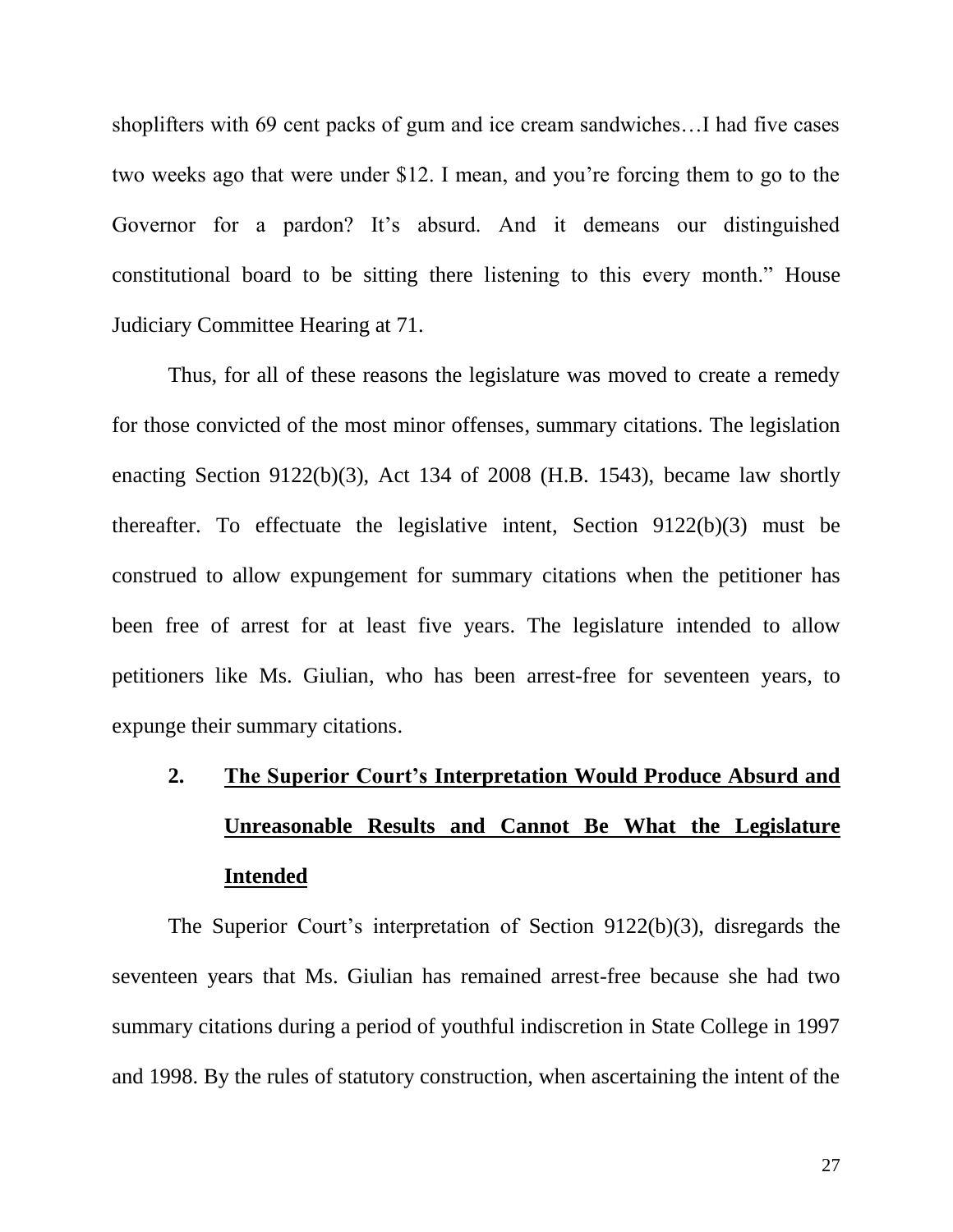General Assembly, this court presumes "[t]hat the General Assembly does not intend a result that is absurd, impossible of execution or unreasonable." 1 Pa.C.S.A. § 1922(1); Banfield v. Cortes, 110 A.3d 155, 168 (Pa. 2015). The Superior Court's interpretation would produce absurd and unreasonable results for two reasons, as set forth below.

First, it is unreasonable or absurd to treat Ms. Giulian's 1997 summary citations differently from her 1998 summary citation. During a period of her youth, Ms. Giulian acted out in minor, age-related ways in State College, resulting in summary citations from 1997 and 1998. She has not been arrested since. Based upon her seventeen years of rehabilitation, Ms. Giulian was granted an expungement of her 1998 summary citation—the more recent offense—while her older 1997 summary citation remains on her record.

There is no rational justification for allowing a more recent summary citation to be expunged while retaining an older one. The purpose of Section 9122(b)(3) is to provide full dispensation for very minor, summary offenders who reform their ways. The same justification that applies to Ms. Giulian's summary citation from 1998, applies with equal force to the summary citations from 1997. The contrary holding of the lower courts should be seen as unreasonable, and evidence that that the statutory construction below was incorrect.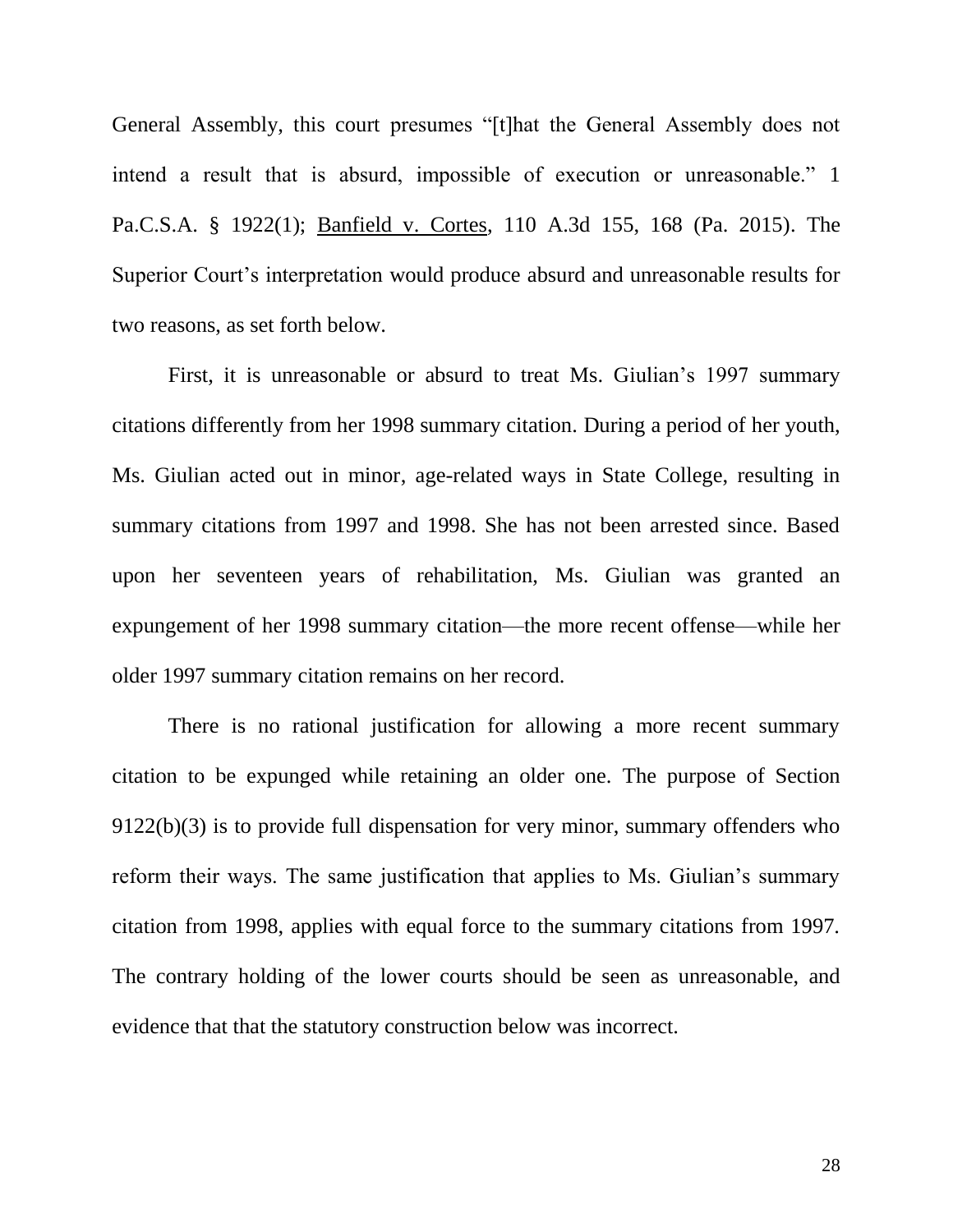Second, the language at issue in this case, "for [x] years following," is used in other provisions of the expungement statute and could lead to unreasonable or absurd results. For example, Section 9122(b)(1) allows expungement of any criminal history information when "an individual who is the subject of the information reaches 70 years of age and has been free of arrest or prosecution for ten years following final release from confinement or supervision." 18 Pa.C.S.A. § 9122(b)(1). In the context of petitioners over seventy years old, it could be unreasonable or absurd to require that the ten year arrest-free period occur "immediately following" release—potentially excluding seniors with many decades of arrest-free living. This could not be what the legislature intended when creating a remedy for seniors who may have convictions from early in their lives, but no longer pose any threat to society. The canons of statutory construction caution against such an unreasonable result. Thus, for this reason also, this Court should reverse.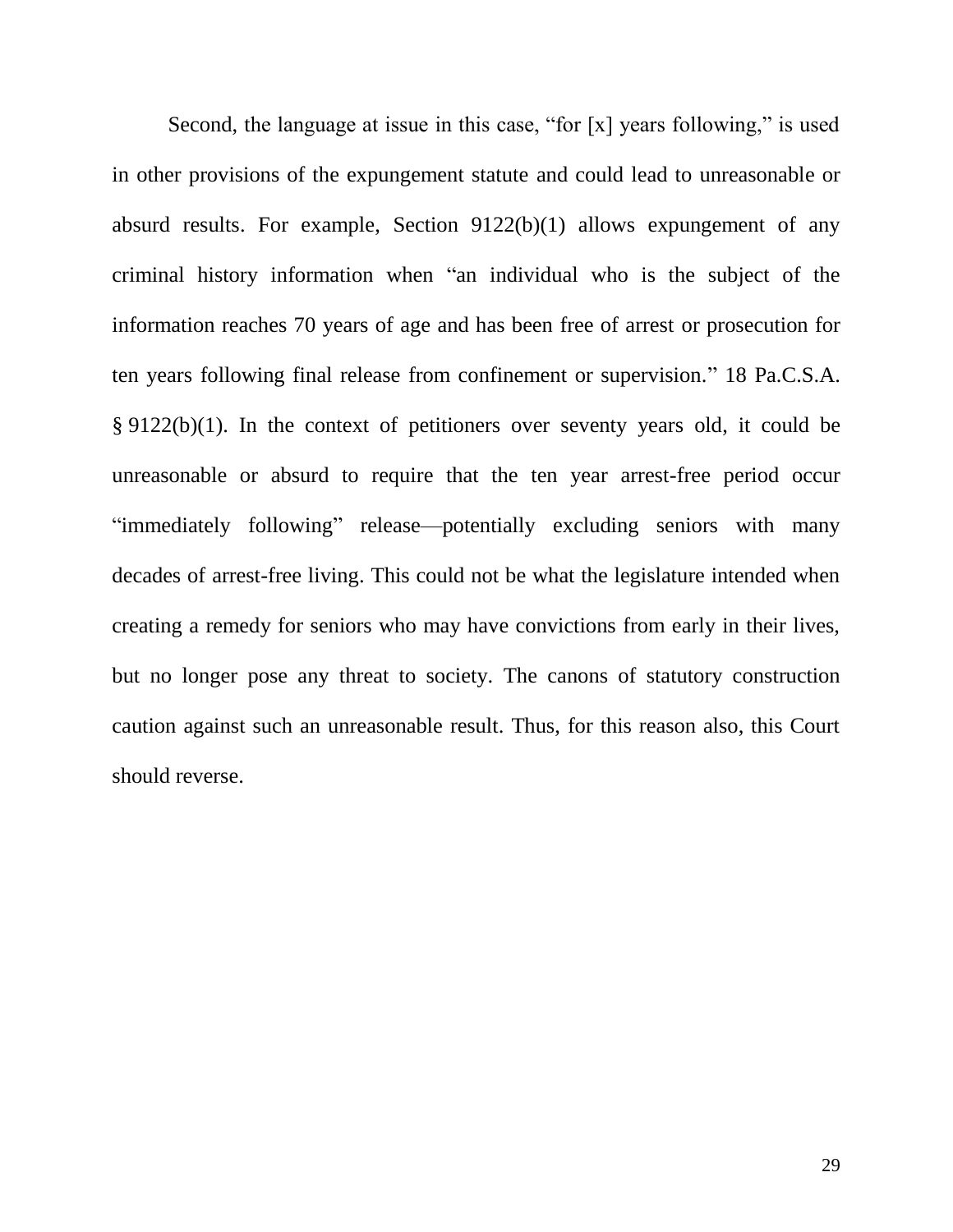#### **VIII. CONCLUSION**

For the foregoing reasons, Ms. Giulian respectfully requests that this Honorable Court grant the relief sought and hold that she is statutorily eligible to seek expungement of her 1997 summary citations under 18 Pa.C.S.A.  $§ 9122(b)(3).$ 

Respectfully submitted,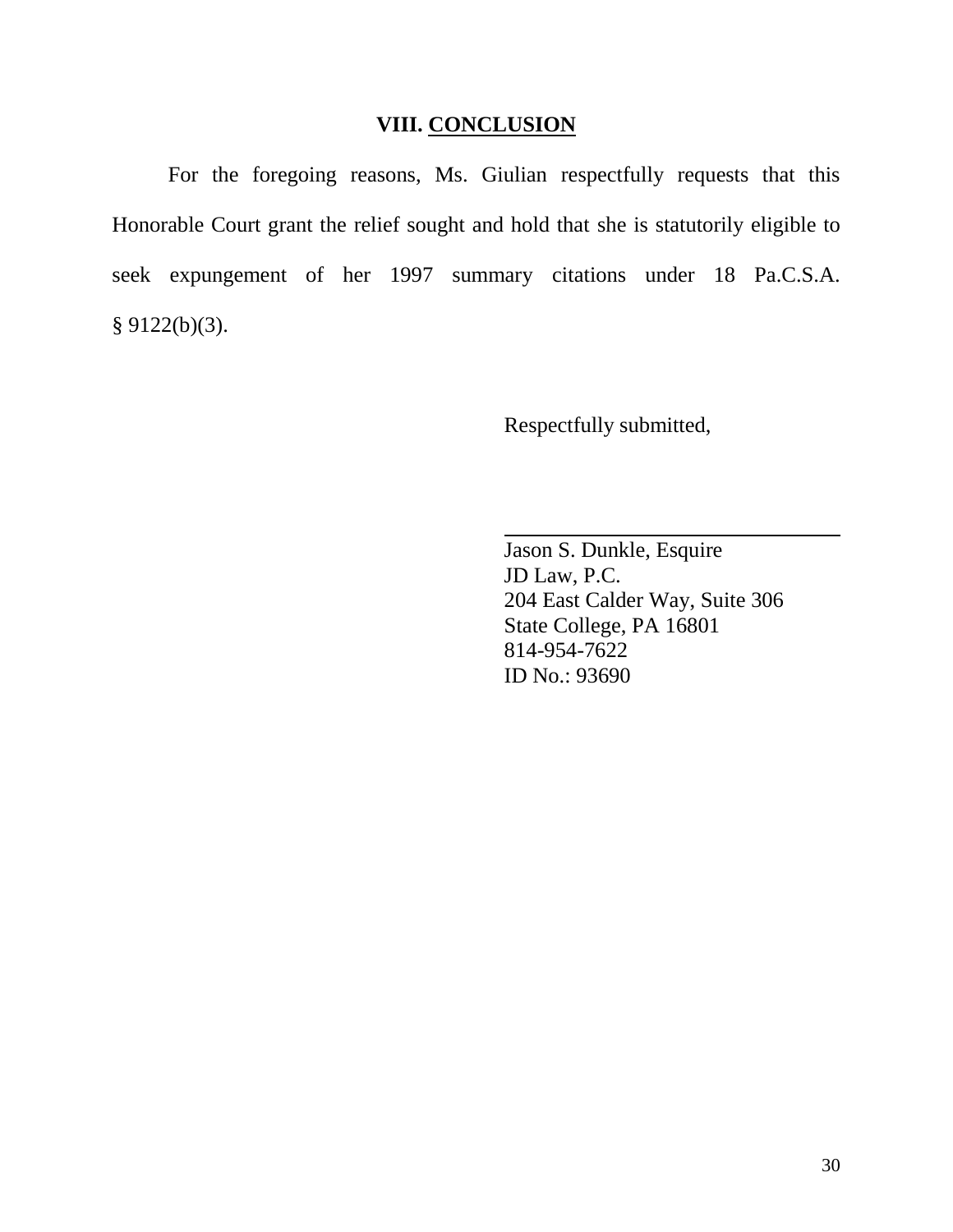### **CERTIFICATION OF COMPLIANCE WITH RULE 2135**

I, Jason S. Dunkle, Esquire, hereby certify that on this \*\*\* day of November, 2015, that the Brief For Appellant filed in the above captioned case does not exceed 14,000 words. Using the word processor used to prepare this document, the word count is \*\*\* as counted by Microsoft Word.

Respectfully submitted,